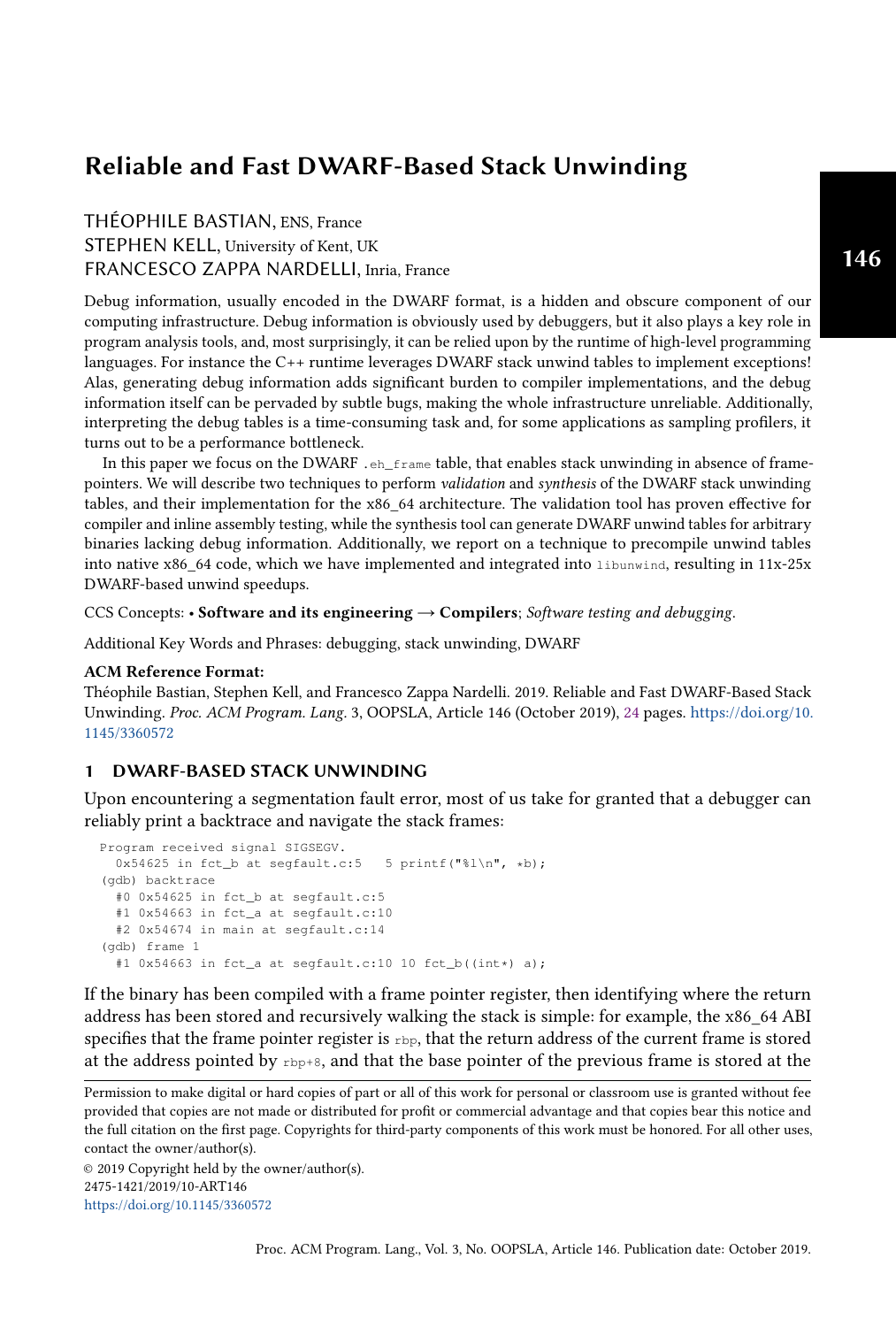#### 146:2 Théophile Bastian, Stephen Kell, and Francesco Zappa Nardelli

<span id="page-1-1"></span>

| LOC     | CFA       | rbx      | rbp    | r12 | r13 | r14    | r15    | ra    |
|---------|-----------|----------|--------|-----|-----|--------|--------|-------|
| 0084950 | $rsp+8$   | u        | u      | u   | u   | u      | u      | $c-8$ |
| 0084952 | $rsp+16$  | u        | u      | u   | u   | u      | $c-16$ | $c-8$ |
| 0084954 | $rsp+24$  | u        | u      | u   | u   | $c-24$ | $c-16$ | $c-8$ |
| 0084956 | $rsp+32$  | $c - 32$ | u      | u   | u   | $c-24$ | $c-16$ | $c-8$ |
| 0084958 | $rsp+40$  | $c - 32$ | $c-40$ | u   | u   | $c-24$ | $c-16$ | $c-8$ |
| 0084959 | $rsp+144$ | $c - 32$ | $c-40$ | u   | u   | $c-24$ | $c-16$ | $c-8$ |
| 0084962 | $rsp+40$  | $c - 32$ | $c-40$ | u   | u   | $c-24$ | $c-16$ | $c-8$ |
| 0084964 | $rsp+32$  | $c - 32$ | $c-40$ | u   | u   | $c-24$ | $c-16$ | $c-8$ |
| 0084966 | $rsp+24$  | $c - 32$ | u      | u   | u   | $c-24$ | $c-16$ | $c-8$ |

Fig. 1. An interpreted .eh\_frame table (excerpt)

address pointed by  $r_{\text{bp}}$ . In this paper we focus on the x86 64 architecture, but similar conventions hold for other architectures. If instead, as suggested by the x86\_64 ABI, the code has been compiled without a frame pointer register, then the only information available to the the debugger is stack pointer register  $r_{\text{sp}}$ , but this is useless if the current stack frame size is not known as well.

DWARF debug information [\[DWARF](#page-18-0) [2017\]](#page-18-0) comes to the rescue. In general, DWARF debug information attempts to communicate an accurate picture of the source program to debuggers and program analysis tools. Separate tables cover different debugger capabilities; among them, the .debug\_line table maps object code addresses to source code locations, the .debug\_info table maps source variables to the registers or stack locations where they are stored, while the  $\cdot$  eh\_frame <sup>[1](#page-1-0)</sup> table provides the information necessary to unwind the stack.

Conceptually .eh\_frame is a large table, that for each machine instruction of the executable specifies how to compute where the return address and callee-saved registers have been stored. A typical excerpt, for a function beginning at address  $0 \times 84950$ , is in Figure [1.](#page-1-1) The rows of the table correspond to machine instructions in the program text, and the columns correspond to registers (columns  $r$ bx to  $r15$ ) and to the return address (column  $ra$ ). Each cell holds a rule detailing how the contents of the register, or return address, will be restored for the previous stack frame. Arbitrary complex expressions reading all the machine state are allowed, but most often these are expressed in terms of registers, constants, and of the *canonical frame address*, shortened  $CFA$  or just  $c$ : this is a stack location invariant during the execution of the function (conventionally the value of the register  $r_{\text{sp}}$  immediately before the execution of the call instruction). Upon entering the function the return address has just been pushed on the stack: the table confirms that at IP  $0 \times 84950$ , the return address is stored at  $c_{FA-8}$ , that is at the address stored in  $r_{SB}$ , as expected. Callee-saved registers have not been pushed to the stack yet, hence the undefined entries that complete the row. Each row covers a range of machine instruction, from its address ( $_{\text{Loc}}$ ) to that of the row below. For instance, at IP 0x0084958, according to the table the return address will be found at address rsp+40-8.

Although conceptually simple, this table, if constructed in its entirety, would be extremely large, more than the program text itself. The DWARF standard thus encodes the .eh\_frame table using a compact bytecode; the bytecode is then interpreted on demand to build the unwind table. The first few lines of the table above are for instance computed by the following bytecode:

<sup>00009</sup>b30 48 009b34 FDE cie=0000 pc=0084950..0084b37 DW\_CFA\_advance\_loc: 2 to 0000000000084952 DW\_CFA\_def\_cfa\_offset: 16 DW\_CFA\_offset: r15 (r15) at cfa-16 DW\_CFA\_advance\_loc: 2 to 0000000000084954 DW\_CFA\_def\_cfa\_offset: 24

<span id="page-1-0"></span> $1$ The .eh\_frame table is generated by default by mainstream compilers, but in some cases the .debug\_frame table is used instead. This differs form .eh\_frame only for minor details of the bytecode encoding, and can be ignored for our purposes.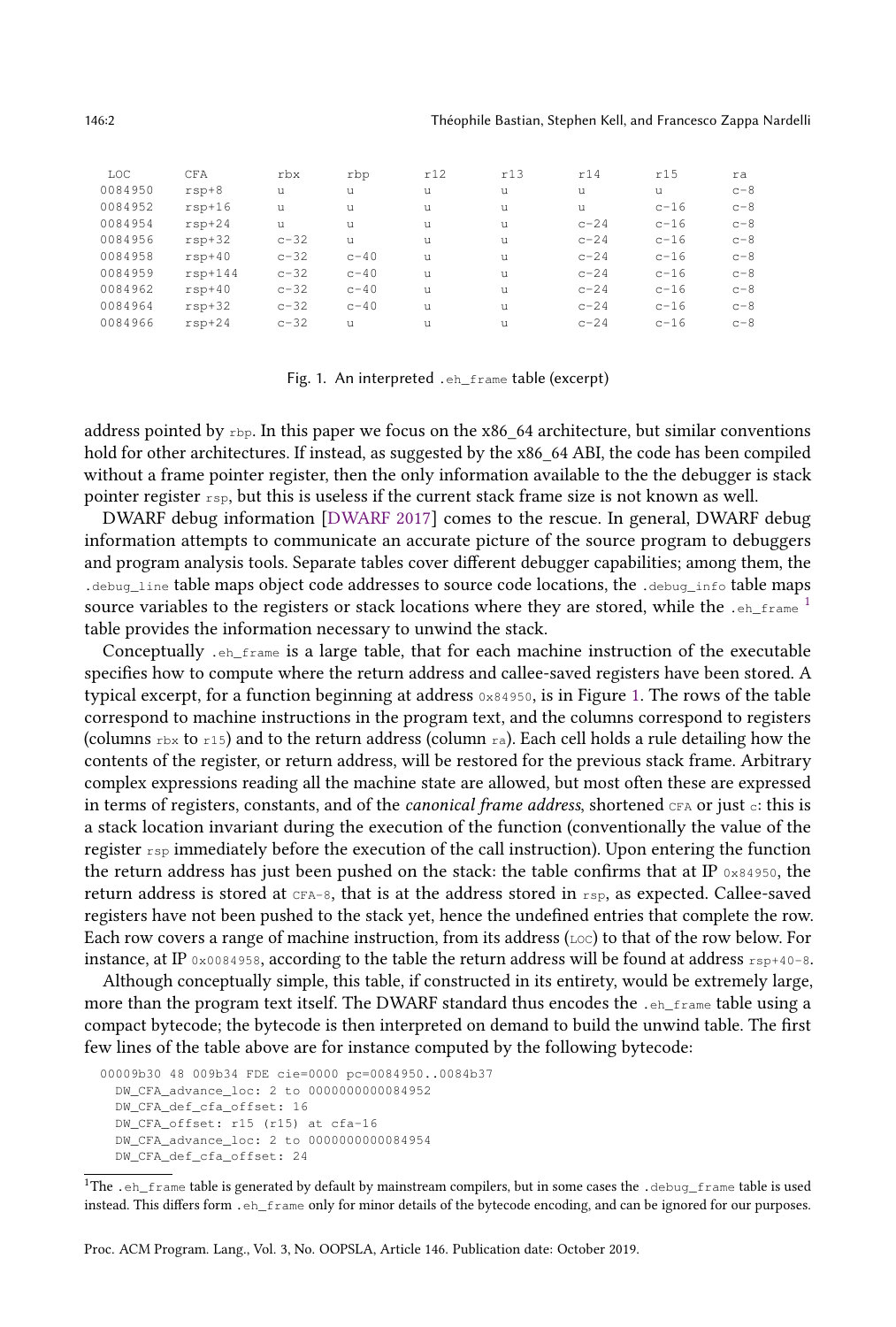#### Reliable and Fast DWARF-Based Stack Unwinding 146:3

```
DW_CFA_offset: r14 (r14) at cfa-24
DW_CFA_advance_loc: 2 to 0000000000084956
DW_CFA_def_cfa_offset: 32
DW_CFA_offset: r13 (r13) at cfa-32
DW_CFA_advance_loc: 2 to 0000000000084958
DW_CFA_def_cfa_offset: 40
DW_CFA_offset: r12 (r12) at cfa-40
DW_CFA_advance_loc: 1 to 0000000000084959
```
The bytecode defines the rows of the table by expressing the delta with the previous line. The advance\_loc command provides the new location, and the new row is defined as a clone of the previous one, which can then be altered, for instance by setting  $CFA$  to  $CFA$ . This process of defining every line with respect to the previous one is compact, but implies that to get the row for a given address, all the bytecode from the beginning of the function to that address must be evaluated, potentially a very slow process.

In the example expressions are simply computing offsets from  $r_{\rm sp}$ , but DWARF was designed to be as flexible as possible, and expressions can be arbitrarily complex. For instance, the .eh\_frame table associated with the PLT sections routinely uses this entry:

```
DW_CFA_def_cfa_expression (DW_OP_breg7 (rsp): 8; DW_OP_breg16 (rip): 0; DW_OP_lit15;
  DW_OP_and; DW_OP_lit11; DW_OP_ge; DW_OP_lit3; DW_OP_shl; DW_OP_plus)
```
Each instruction is executed by a stack-based interpreter, and without dwelling on the details, this code is computing the expression:

 $rsp + 8 + ((((rip \& 15) \ge 11)? 1 : 0) \le 3)$ 

a clever hack that relies on the rip register and the regular structure of PLT tables to concisely encode the unwind information for all the PLT entries with only one unwind expression. In general the bytecode has both unconditional and conditional jump expressions and can read arbitrary memory locations. In one of the few academic articles addressing DWARF, [Oakley and Bratus](#page-19-0) [\[2011\]](#page-19-0) not only argue that the bytecode is Turing complete, but they show how a malicious attacker, by injecting crafted DWARF unwind tables into a binary, can create undetected trojans.

The current state. Being able to generate backtraces and, more generally, to walk the stack, is an operation that is relied upon not only by debuggers to print stack traces, but also by program analysis tools (e.g. by sampling-based profilers) and, most surprisingly, by the runtime of some high-level programming languages (e.g. to implement exceptions, continuations, global gotos, or asynchronous garbage collectors). It is an essential component of our computational infrastructure. However DWARF based unwinding has three major drawbacks: it is unreliable, slow, and not always available.

- Unreliable Generating the DWARF tables tends to be a burden for compiler authors, as each optimisation pass potentially invalidates them; keeping tables and code synchronised pass after pass requires a tedious and error prone logic to be added to the already convoluted optimiser passes. In practice, there are bugs in the generated tables and these are hard to detect because DWARF information generation lacks rigorous and complete test suites.
- Unavailable Many important compilers do not generate DWARF tables at all; this is a major issue for JIT compilers as HotSpot (OpenJDK) and prototype implementations of new languages, but also concerns C and C++ compilers for complex optimisation passes (e.g. link-time optimisation) or inline-assembly snippets. This omission prevents debugging with standard tools and, more annoyingly, implies that hacks and workarounds are required to use a wide range of useful program analysis instruments. It also implies that the programmer must manually encode the DWARF bytecode in the inline-assembly snippets.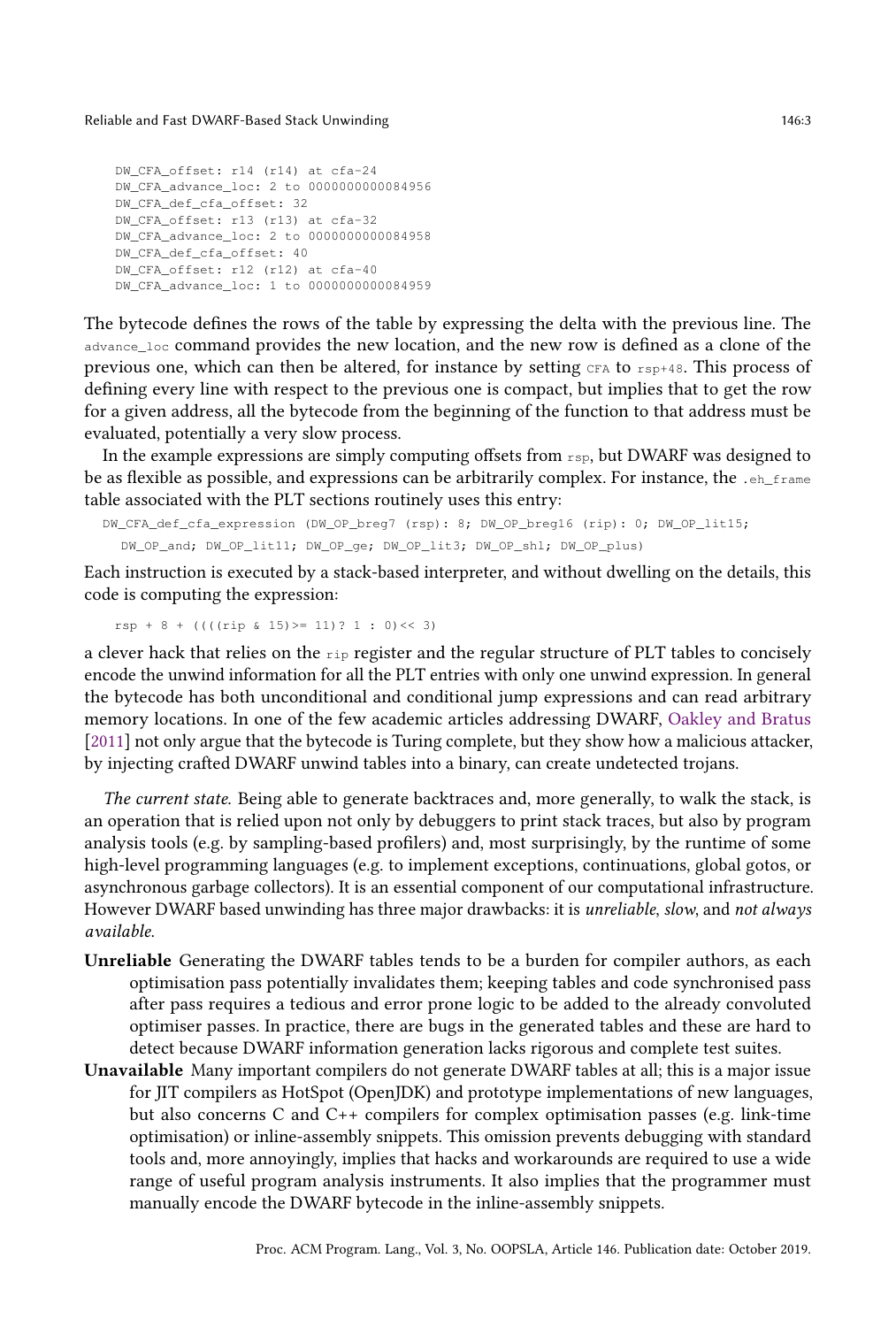Slow Accessing a row of the table requires interpreting all the bytecode from the beginning of the enclosing function, and this must be repeated for each stack-frame on the call stack. Despite the aggressive caching performed by libraries as libunwind, DWARF-based unwinding can be a bottleneck for time-sensitive program analysis tools. For instance the  $_{\text{perf}}$  profiler is forced to copy the whole stack on taking each sample and to build the backtraces offline: this solution has a memory and time overhead but also serious confidentiality and security flaws.

We are not the only ones to raise these concerns. We have been told that all critical code at Google is compiled with a frame pointer, to ensure fast and reliable backtraces [\[Engineer](#page-18-1) [2018\]](#page-18-1). Similarly, the Linux kernel by default relies on a frame pointer to provide reliable backtraces. This incurs in a space and time overhead; for instance it has been reported [\(https://lwn.net/Articles/727553/\)](https://lwn.net/Articles/727553/) that the kernel's .text size increases by about 3.2%, resulting in a broad kernel-wide slowdown. Measurements have shown a slowdown of 5-10% for some workloads [\(https://lore.kernel.org/lkml/](https://lore.kernel.org/lkml/20170602104048.jkkzssljsompjdwy@suse.de/T/#u) [20170602104048.jkkzssljsompjdwy@suse.de/T/#u\)](https://lore.kernel.org/lkml/20170602104048.jkkzssljsompjdwy@suse.de/T/#u).

Linus Torvalds uses colourful words to summarise why DWARF-based unwinding is unreliable:

Sorry, but last time was too  $f^{***}$ ing painful. The whole (and  $*$ only $*$ ) point of unwinders is to make debugging easy when a bug occurs. But the  $f^{***}$ ing dwarf unwinder had bugs itself, or our dwarf information had bugs, and in either case it actually turned several "trivial" bugs into a total undebuggable hell.

and concludes:

If you can mathematically prove that the unwinder is correct  $-e$  even in the presence of bogus and actively incorrect unwinding information — and never ever follows a bad pointer, I'll reconsider.

Linux Kernel mailing list, 2012. <https://lkml.org/lkml/2012/2/10/356>

Torvalds's concern is the starting point of this paper: we have designed and implemented three techniques to improve the reliability and efficiency of DWARF-based unwinding.

Contributions. Our first contribution is the design and implementation of a tool that cross-checks binaries against their DWARF unwind tables. The tool dynamically validates the DWARF informations, identifying hard-to-detected bugs in the .eh\_frame tables, and preventing DWARF.eh\_frame injection attacks. As we shall see this is feasible because the .eh\_frame stack description tables do not depend on source code semantics, but capture instead an abstract symbolic execution of the binary machine instructions.

Once we can cross-check binaries against their DWARF unwind tables, it is only a small extra step to synthesise DWARF unwind tables from binaries. Our second contribution is a technique to synthesise DWARF unwind information by automatic analysis of ELF binaries lacking unwind information. This is implemented and evaluated in a second tool.

Finally, our *third contribution* is to investigate various strategies to precompile the  $e_{\text{inframe}}$  table into assembly code, and to have extended libunwind to support the precompiled tables. We have observed 25x speedups on DWARF-unwind intensive applications, at the cost of a 2.5x increase of the size of unwind tables on disk.

The first two contributions are presented in Section [2,](#page-4-0) after a precise description of the close relationship between assembly code and unwind tables. The third contribution is presented in Section [3.](#page-11-0) Related and future works, including ongoing discussion with developers of mainstream tools, conclude the paper.

All along the paper we focus on the columns needed to walk the stack and build a backtrace: this is the most common operation that involves .eh\_frame tables. This allows us to keep the presentation compact and accessible, by ignoring some of the callee-saved register columns. Our techniques can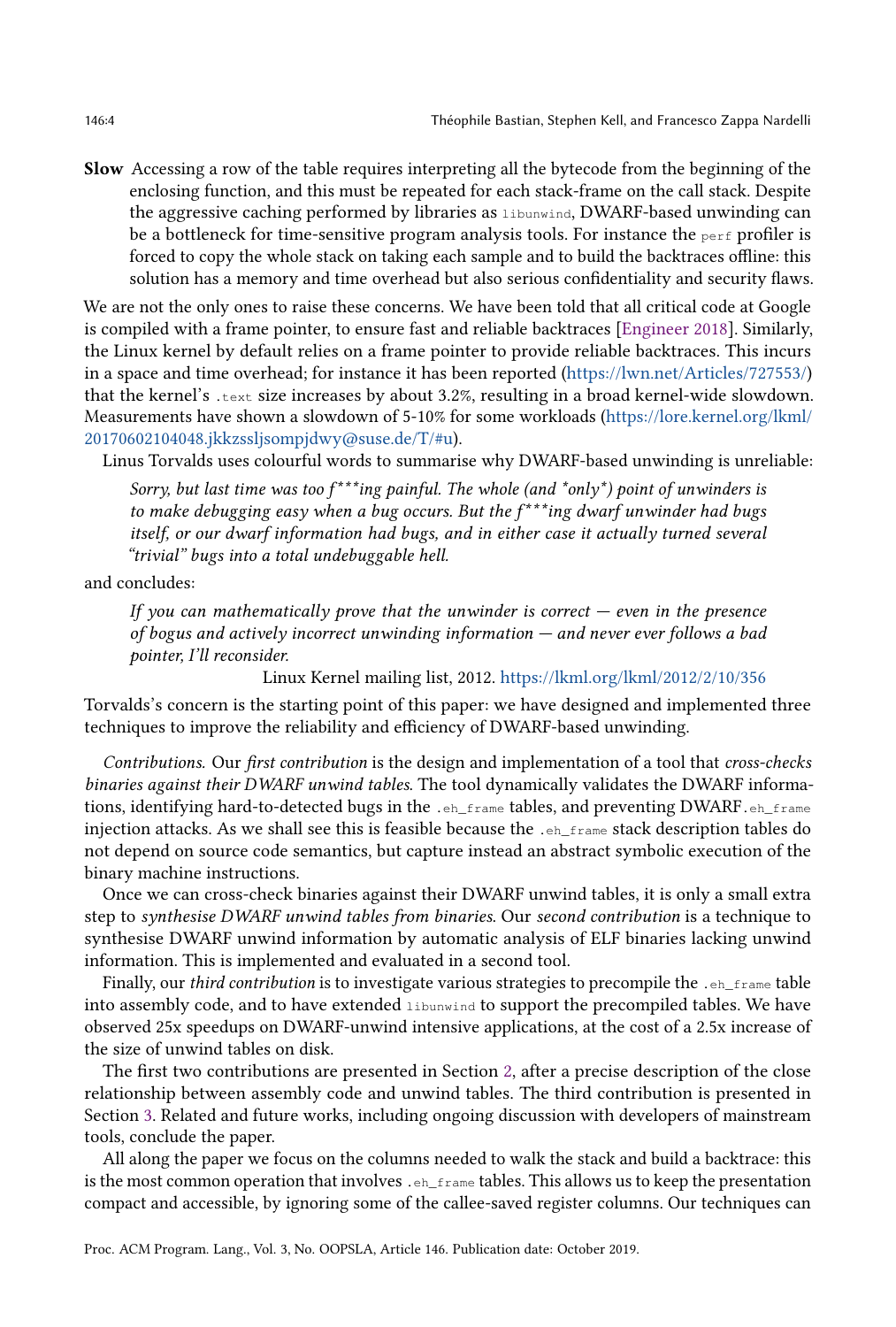#### <span id="page-4-1"></span>Reliable and Fast DWARF-Based Stack Unwinding 146:5

| $\Omega$ | $<$ foo>: |                      | CFA       | rbp    | ra    |
|----------|-----------|----------------------|-----------|--------|-------|
| 1        | push      | 8r15                 | $rsp+8$   | u      | $c-8$ |
| 2        | push      | 8r14                 | $rsp+16$  | u      | $c-8$ |
| 3        | mov       | $$0x3$ , $%eax$      | $rsp+24$  | u      | $c-8$ |
| 4        | push      | %rbx                 | $rsp+24$  | u      | $c-8$ |
| 5        | push      | %rbp                 | $rsp+32$  | $c-40$ | $c-8$ |
| 6        | sub       | $$0x68,$ $$rsp$      | $rsp+40$  | $c-40$ | $c-8$ |
| 7        | cmp       | \$0x1,%edi           | $rsp+144$ | $c-40$ | $c-8$ |
| 8        | movl      | $$0x0, 0x14$ (\$rsp) | $rsp+144$ | $c-40$ | $c-8$ |
| 9        | iе        | .L2                  | $rsp+144$ | $c-40$ | $c-8$ |
| 10       | add       | $$0x68,$ $$rsp$      | $rsp+144$ | $c-40$ | $c-8$ |
| 11       | pop       | %rbp                 | $rsp+40$  | $c-40$ | $c-8$ |
| 12       | pop       | %rbx                 | $rsp+32$  | u      | $c-8$ |

Fig. 2. Comparing assembly and unwind tables (excerpt)

be extended to support all callee-saved registers. Overall, our contributions show that relatively simple techniques are effective in improving DWARF-based unwinding reliability and efficiency, hopefully paving the way for their adoption by mainstream tools.

Source code. The source code for all the tools described in this paper is available from [https:](https://www.di.ens.fr/~zappa/projects/frdwarf) [//www.di.ens.fr/~zappa/projects/frdwarf.](https://www.di.ens.fr/~zappa/projects/frdwarf) Our tools and test cases have been evaluated as Functional and Available during artifact evaluation.

# <span id="page-4-0"></span>2 VALIDATION AND SYNTHESIS OF DWARF-UNWIND TABLES

To understand the close relation between assembly code and the associated unwind tables, we report in Figure [2](#page-4-1) the assembly code for the unwind table of Figure [1,](#page-1-1) and the table itself. Entries have been aligned so that the table describe the stack state before executing the corresponding instruction. To make the presentation compact we focus on the  $CFA$ ,  $Fbp$  and  $ra$  columns, and omit the other callee-saved register columns. Their treatment is analogous to that of the  $rbp$  column.

Upon invoking the function  $f \circ \circ$ , before its first instruction is executed, the semantics of the call instruction ensures that the address where the return address is stored is in  $r_{\rm sp}$ . The table reflects this by setting the  $CFA$  at  $rsp+8$  and the return address at  $c-8$ . Next, the first push instruction updates the stack and decrements the value of  $r_{\text{sp}}$  by 8: the table updates the CFA computation to  $r_{\text{sp}+16}$ , reflecting the new value of the stack pointer. Similarly for the other push or pop instructions and the sub \$0x68, %rsp instruction at line 6, which allocates space on the stack: all these modify the stack pointer and the CFA computation is updated accordingly. Instructions that do not modify the stack pointer leave entries unchanged in the unwind table.

In this example all the expressions to compute the  $CFA$  are defined in term of the stack pointer  $r_{SP}$ , so tracking instructions that modify the stack pointer is enough. In general, DWARF expressions can involve arbitrary registers and can read arbitrary memory locations, so a complete host instruction set semantics might be needed. In Section [3.2](#page-15-0) we will investigate the real-world uses of DWARF instructions but for now, the key remark we make is that all the information stored in the unwind table can be recomputed from the semantics of the assembly code and the calling conventions.

In other words, the unwind table captures an abstract, symbolic execution of the assembler:

• the abstract state is represented by the addresses where the return address and callee-saved registers have been stored by each call-frame, expressed in terms of symbolic registers or memory locations;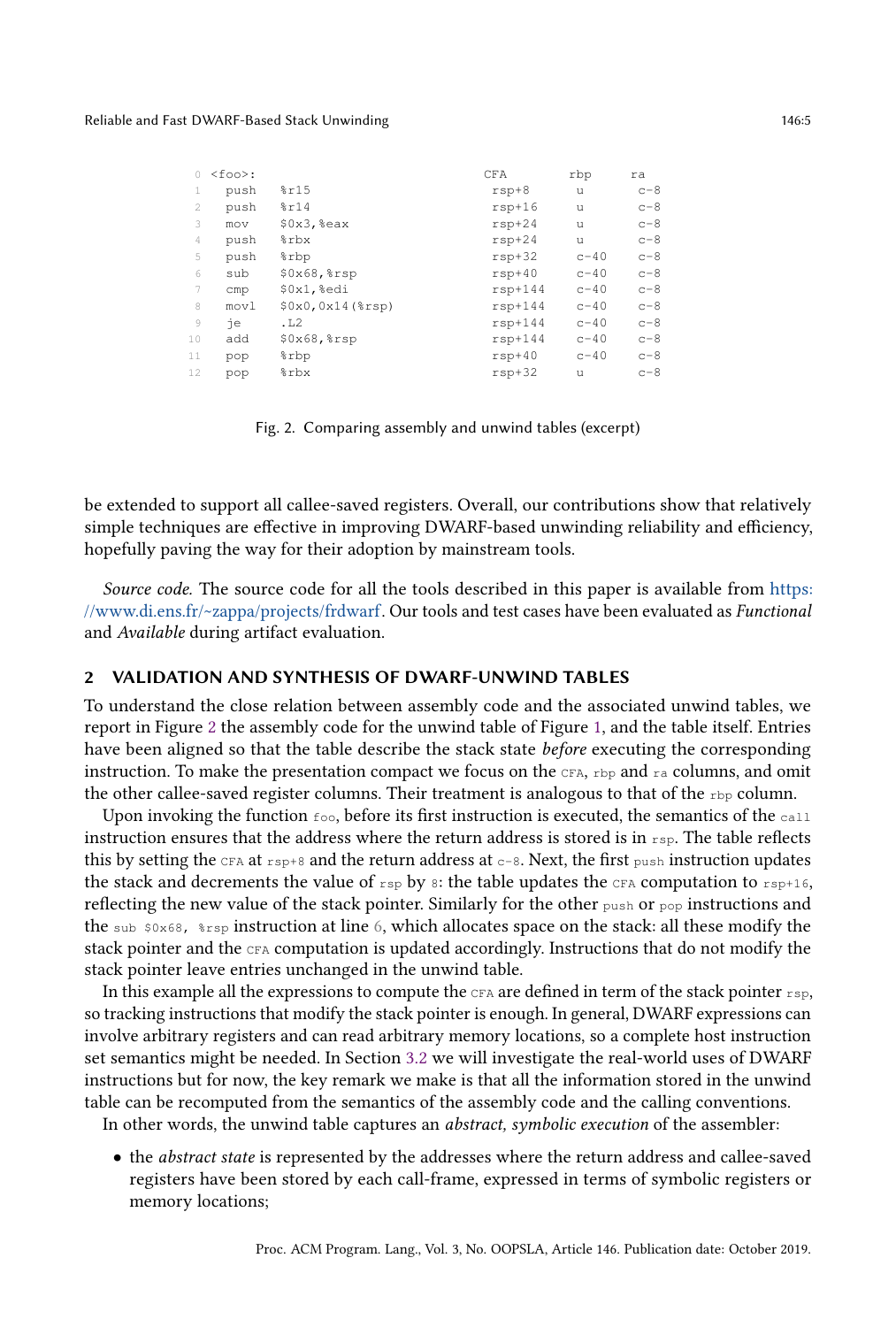```
short a,b,g; long c;
char d; int e, f;
void main() {
 for(j f; f^{++})
   for(; e; e++)
    for(; c; c++) {
     g = a%b;
      for (j d \leq 1; d++);
     }
}
                               0 <main>:
                              1 push %rbx
                              2 ...
                              3 ...
                              4 pop %rbx
                              5 retq
                                                 CFA ra
                                                rsp+8 c-8
                                                rsp+16 c-8
                                                 ...
                                                rsp+16 c-8
                                                rsp+16 c-8
```
Fig. 3. An incorrect .eh\_frame table generated by clang

 $\bullet$  the *abstract semantics* of the call (or return) instruction pushes (or pops) a call-frame on the abstract state; the abstract semantics of all other instructions traces the effects of the instruction semantics on the expressions used by top-level call-frame.

From this point of view, the unwind table is *redundant* with respect to the program text. This paves the way to validate the unwind tables against the program text, or to synthesise them from the program text.

## 2.1 Validation of **.eh\_frame** Tables

The observation that the unwind table is redundant with respect to the program text suggests a natural approach to dynamically validating its correctness along one execution path, which we explore in this section.

It is indeed possible to execute a program one instruction at a time, tracking where the return address and callee-saved registers have been stored on the stack. At the same time, before each instruction, the  $.$   $_{eh-frame}$  row for the instruction can be evaluated on the current machine state, and the values computed from the unwind table can be compared with the concrete address being tracked. If a mismatch is detected for any of the columns, an error is reported.

As an example, let us consider the C program on the left in Figure [3.](#page-5-0) An excerpt of the assembly code and .eh\_frame table generated by the clang compiler (version 3.8) is shown on the right. Suppose that we have access to the machine state and suppose that before executing the first instruction the stack pointer points to address  $0 \times F$ FFF1000, and in turn that the return address has been stored at 0xFFFF1000. We can verify that the return address computation in the .eh\_frame table is correct: 0xFFFF1000+8-8 is equal to 0xFFFF1000. Similarly, after executing the first instruction, we access the machine state and get that  $rsp$  stores 0xFFFF0FF8: the table is again correct because 0xFFFF0FF8+16-8 is 0xFFFF1000.

Consider now the unwind entry for the  $r_{\text{etq}}$  instruction. The machine state confirms that after the previous  $_{\text{pop}}$  instruction, the register  $_{\text{rsp}}$  stores  $_{\text{0xFFF1000}}$ . However the table row for this instruction is incorrect: 0xFFFF1000+16-8 is different from the address where the return address is stored, namely 0xFFFF1000.

We track the stack addresses where the return addresses have been saved by keeping a stack of all the return address addresses, called *shadow stack*. Whenever we observe a  $_{\text{call}}$  instruction being executed, we push the current value of the stack pointer on the shadow stack. Similarly, upon execution of a ret instruction, one entry is popped (and discarded) from the shadow stack.

Implementation. This strategy requires being able to execute an assembly program one step at a time, while accessing the machine state. There are several alternatives for this task, of varying robustness and efficiency. We have opted to build upon the  $qab$  debugger: the debugger gives us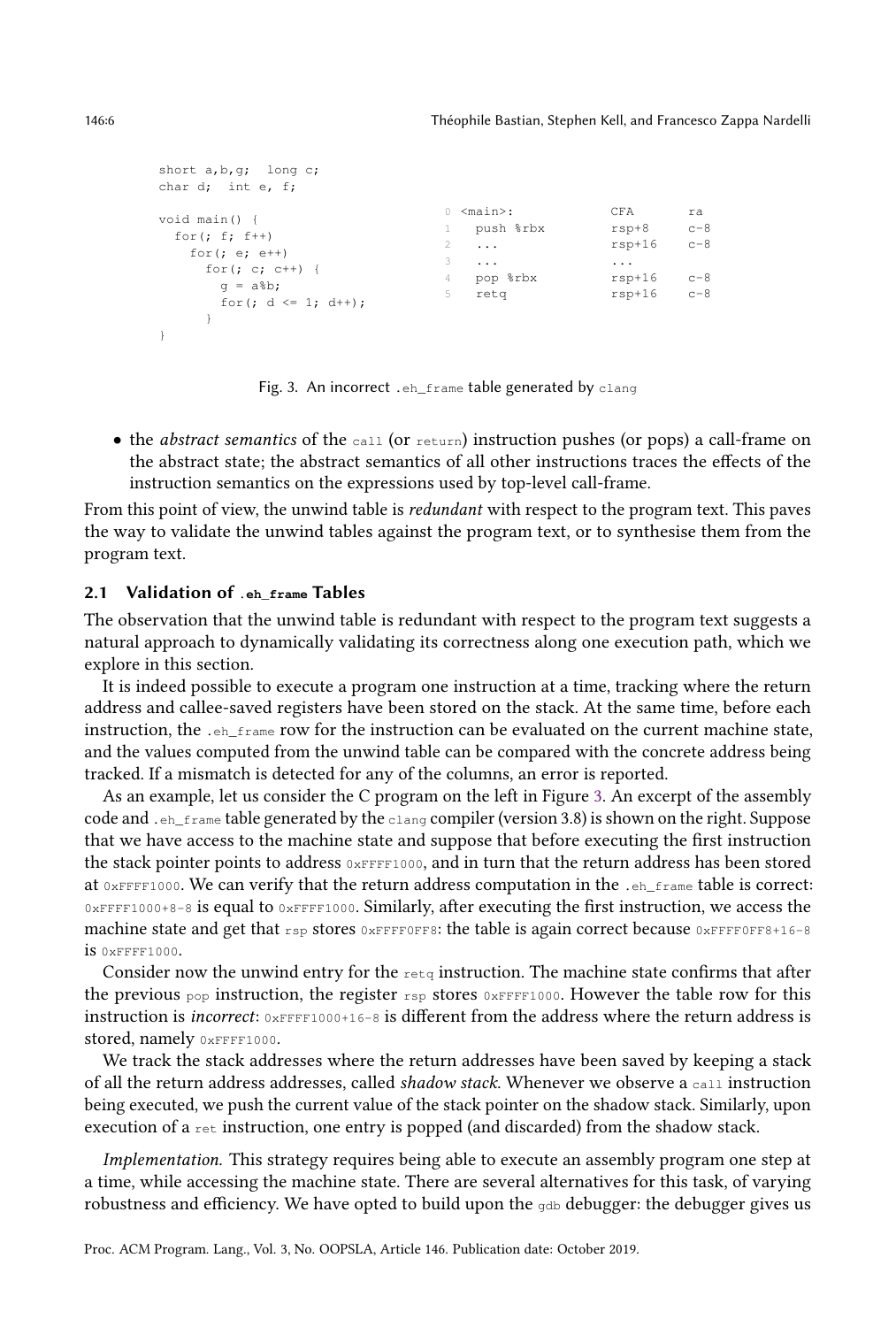<span id="page-6-0"></span>

| <b>Algorithm 1</b> Pseudocode for the validation algorithm                   |                                           |
|------------------------------------------------------------------------------|-------------------------------------------|
| function $MAIN()$                                                            |                                           |
| abstract state = $\{\}$                                                      |                                           |
| $eh_{\text{frame}_{\text{table}}} = \text{parse}_{\text{eh}_{\text{table}}}$ |                                           |
| gdb advance to main(file)                                                    |                                           |
| while True do                                                                |                                           |
| $(ip, instr) = gdb\_get\_current\_instruction()$                             | ► validation of eh_table at ip            |
| $regs = gdb\_get\_registers()$                                               |                                           |
| $eh_{entry} = get_{eh}(eh_{frame_{table}}; ip)$                              |                                           |
| <b>if</b> abstract_state.top() != compute ra(eh_entry, regs) <b>then</b>     |                                           |
| error('Inconsistent table at $'$ +ip)                                        |                                           |
| <b>if</b> instr $==$ 'call' <b>then</b>                                      | $\triangleright$ update of abstract state |
| abstract state.push(regs[' $rsp$ '] - 8);                                    |                                           |
| else if instr $==$ 'ret' then                                                |                                           |
| abstract_state.pop()                                                         |                                           |
| if empty(abstract_state) then                                                |                                           |
| exit('Validation succesful')                                                 |                                           |
|                                                                              |                                           |

access to the machine state, can execute a binary one assembly instruction at a time, and can be scripted using Python. Our tool thus is implemented as a Python script that implements literally the dynamic analysis described above, sketched in Algorithm [1.](#page-6-0) For ELF and DWARF parsing we rely on the pyelftools library [\[Bendersky](#page-18-2) [2019\]](#page-18-2) to which we contributed a parser for the .eh\_frame table, since only the rarely-used .debug\_frame table was initially supported. This approach is simple and robust, and can validate arbitrarily complex control flow or DWARF unwind tables. Additionally it is easily portable to multiple architectures: in addition to supporting the x86 64 architecture and calling conventions, we have experimental support for the IBM Power architecture. The tool can process about 3000 assembly instructions per second, measured by dividing the overall running time by the number of assembly instructions executed, easily obtained via  $\phi$ db. Validation speed is independent of the program being verified, the overhead coming mostly from  $qab$  step-by-step execution and pyelftools decoding of .eh\_frame tables. Although the overhead is important, our implementation is fast enough for batch testing as done by C fuzzers or library test-suites.

At work. We have put our validation tool at work to test both the binaries generated by C mainstream compilers and the binary of the glibc library.

By leveraging the CSmith fuzzer [\[Yang et al.](#page-19-1) [2011\]](#page-19-1) and CReduce test-case reducer [\[Regehr et al.](#page-19-2) [2012\]](#page-19-2), we have performed random testing of the  $\cdot$ eh\_frame table generation of the gcc and clang C compilers. The program we reported in Figure [3](#page-5-0) was indeed found with fuzzing: the compiler forgot to insert a .cfi\_\* directive to reflect the update to the stack pointer due to restoring register rbx. If an interrupt occurs between the  $_{\text{pop}}$  and  $_{\text{ret}}$  instructions, the unwind information might be wrong, despite using -fasynchronous-unwind-tables which is supposed to be exact at every instruction. We have filed a report to clang developers [\(https://bugs.llvm.org/show\\_bug.cgi?id=13161#c2\)](https://bugs.llvm.org/show_bug.cgi?id=13161#c2); the last version of the compiler does not miscompile the .eh\_frame table anymore, suggesting that the issue has been resolved.

Our previous example contradicts the common belief that the unwinder does not fail on C/C++ compiled code. Hand-written assembly code raises extra challenges. We focus on the  $q$ libc library, that often relies on inline assembly and comes with an extensive test suite. To illustrate the complexity of unwinding correctly hand-written assembly we report on the excerpt in Figure [4](#page-7-0) of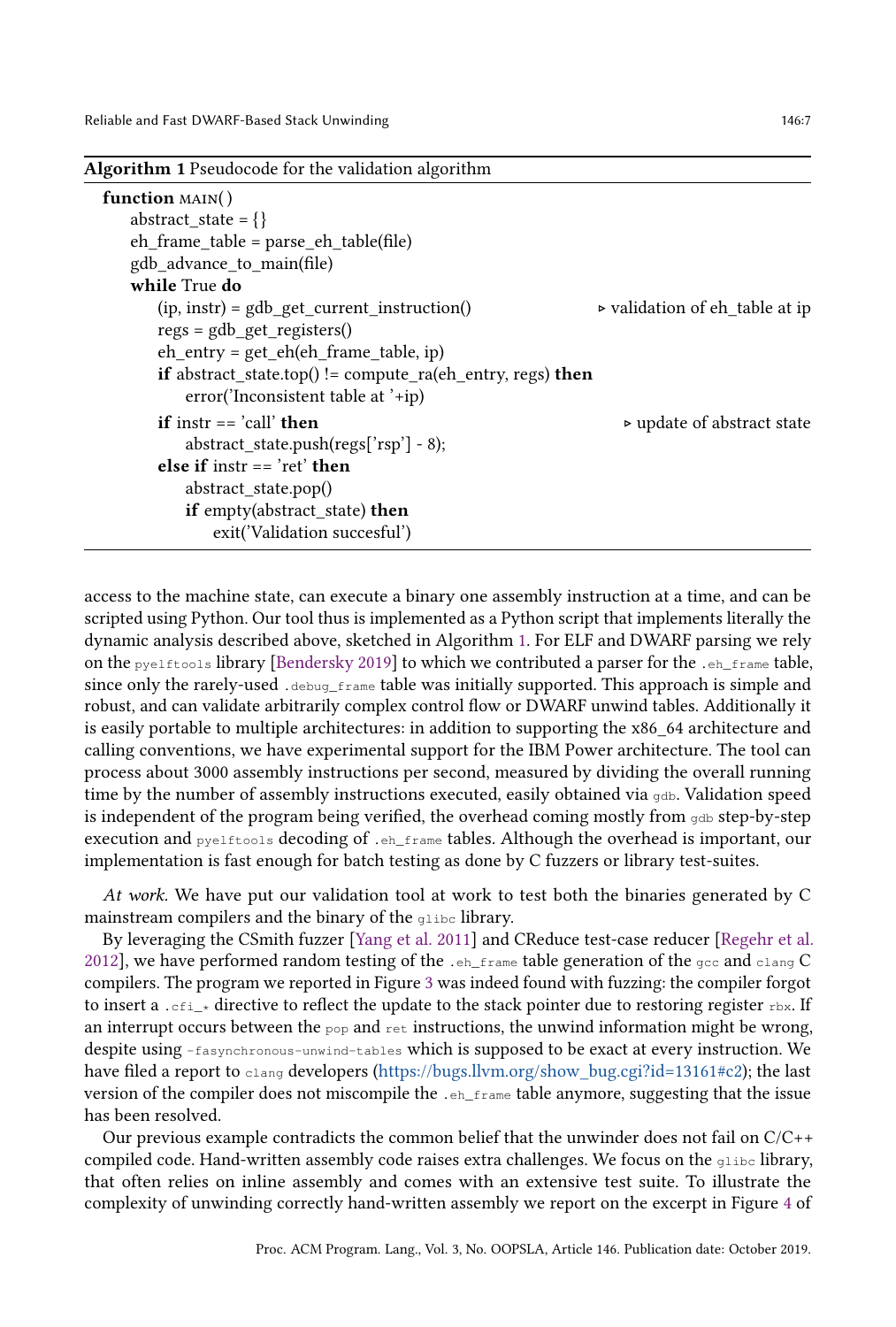<span id="page-7-0"></span>

|        | #define LLL STUB UNWIND INFO START \ |                                                |                                                                                  |  |
|--------|--------------------------------------|------------------------------------------------|----------------------------------------------------------------------------------|--|
|        |                                      | ".section .eh frame, \"a\", @progbits\n"       | /* Unwind info for                                                               |  |
|        |                                      | "5:\t" ".long $7f-6f$ # Length of CIE\n"       | 1: lea ,                                                                         |  |
|        | "6:\t" ".long 0x0                    | # CIE Identifier Tag\n\t"                      | $0: \text{movl} \dots, \dots$                                                    |  |
|        |                                      | ".byte 0x1 # CIE Version\n\t"                  | $2:$ call $\ldots$                                                               |  |
|        |                                      | ".ascii \"zR\\0\" # CIE Auqmentation\n\t"      | $3:$ imp $18f$                                                                   |  |
|        |                                      | ".uleb128 0x1 # CIE Code Alignment Factor\n\t" | 4:                                                                               |  |
|        | ".sleb128 -4                         | # CIE Data Alignment Factor\n\t"               | snippet. $\star/$                                                                |  |
|        | ".byte 0x8                           | # CIE RA Column\n\t"                           | #define LLL STUB UNWIND INFO 4 \                                                 |  |
|        | ".uleb128 0x1                        | # Augmentation size\n\t"                       | LLL STUB UNWIND INFO START                                                       |  |
|        | ".byte 0x1b                          | # FDE Encoding (pcrel sdata4) \n\t"            | "10:\t" ".byte $0x40 + (0b-1b)$ # DW CFA advance $1oc\backslash n\backslash t$ " |  |
|        | ".byte 0xc                           | # DW CFA def cfa\n\t"                          | ".byte $0x16$ # DW CFA val expression\n\t"                                       |  |
|        | ".uleb128 0x4\n\t"                   |                                                | ".uleb128 0x8\n\t"                                                               |  |
|        | ".uleb128 0x0\n\t"                   |                                                | ".uleb128 20f-19f\n"                                                             |  |
|        | ".align 4\n"                         |                                                | "19:\t" ".byte 0x78 # DW_OP_breg8\n\t"                                           |  |
|        |                                      | "7:\t" ".long $17f-8f$ # FDE Length\n"         | ".sleb128 3b-0b\n"                                                               |  |
| "8:\t" |                                      | ".long 8b-5b # FDE CIE offset\n\t"             | "20:\t" ".byte $0x40 + (2b-0b)$ # DW CFA advance $loc\hbox{-}\hbox{ht}$ "        |  |
|        |                                      | ".long $1b-.$ # FDE initial location\n\t"      | LLL STUB UNWIND INFO END                                                         |  |
|        |                                      | ".long 4b-1b # FDE address range\n\t"          |                                                                                  |  |
|        | ".uleb128 0x0                        | # Augmentation size\n\t"                       | #define LLL STUB UNWIND INFO END \                                               |  |
|        |                                      | ".byte $0x16$ # DW CFA val expression\n\t"     | ".byte $0x16$ # DW CFA val expression\n\t"                                       |  |
|        | ".uleb128 0x8\n\t"                   |                                                | ".uleb128 0x8\n\t"                                                               |  |
|        | ".uleb128 10f-9f\n"                  |                                                | ".uleb128 12f-11f\n"                                                             |  |
|        |                                      | "9:\t" ".byte $0x78$ # DW OP breq8\n\t"        | .                                                                                |  |
|        | ".sleb128 3b-1b\n"                   |                                                |                                                                                  |  |

Fig. 4. Hand-written .eh\_frame bytecode in glibc's lowlevellock.h

the lowlevellock.h file. This file is part of the implementation of futexes (fast user-space mutexes), and the low-level thread synchronisation is implemented in inline assembly. The figure reports the intricate, hand-written, DWARF . eh\_frame bytecode corresponding to the low-level lock functions. Despite great care by the authors, we identified an off-by-one error in one of the return-address offsets; this error causes, for instance,  $_{qdb}$  to duplicate one  $_{L\_lock\_19}$  call in the backtrace:

```
Breakpoint 2, 0x0000000000406c2c in _L_lock_19 ()
(gdb) bt
  #0 0x0000000000406c2c in _L_lock_19 ()
  #1 0x0000000000406c3f in _L_lock_19 ()
  #2 0x00000000004069c6 in abort ()
  #3 0x0000000000401017 in main () at foo1.c:4
```
Most other program analysis tools, rather than a relatively harmless duplicate frame, would crash upon following a bad pointer in an unwind table.

## 2.2 Synthesis of **.eh\_frame** Tables

In an ideal world, no programmer would have to hand-write DWARF unwind bytecode: this should be inferred by the compiler for the inline assembly snippets, as it is for the rest of the C code. This is the starting point for this section: we will design and implement a tool that synthesises DWARF unwind tables directly from the assembly program text.

We have seen that there is a close relationship between assembly instructions and updates to the lines of the unwind table. We also observe that the unwind data itself is structured in a collection of Frame Description Entries (FDEs), each FDE providing the unwind information for a given function in the original source code: ABI calling conventions ensure that unwind tables are compositional. Therefore our synthesis algorithm only needs to analyse one function body at a time.

Let us initially consider a function for which the compiler can statically compute the stack size at any instruction. In this case, before each assembly instruction, the CFA can always be expressed as a static offset from the stack pointer register. Additionally, suppose that we can reliably build the control flow graph for the assembly code of the function.

Let us consider the running example in Figure [5,](#page-8-0) and focus on the entry basic block. Calling conventions ensure that before the first instruction the address of the return address is stored at rsp. Therefore we can synthesise the standard  $CFA = rsp+8$ ;  $ra = c-8$  entry. We can then analyse all the following instructions in the basic block, one at a time, checking if they modify the stack pointer. If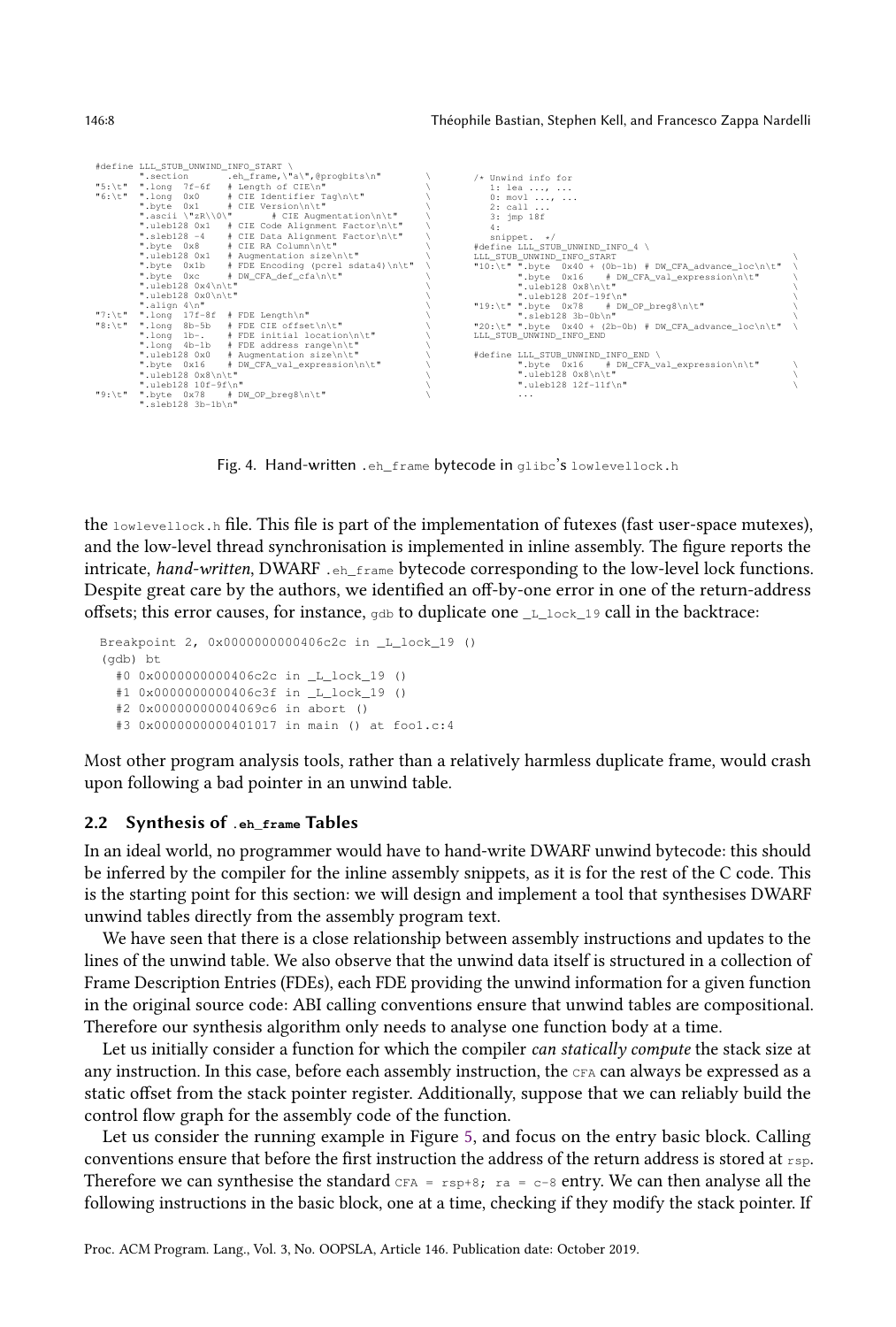<span id="page-8-0"></span>

Fig. 5. Relationship between CFG and unwind tables

<span id="page-8-1"></span>

| int main() $\{$                 |          |          |        |         |
|---------------------------------|----------|----------|--------|---------|
| int z max = read integer();     | LOC      | CFA      | rbp    | ra      |
|                                 | 00400526 | $rsp+8$  | u      | $c-8$   |
| for (int z=0; z < z_max; z++) { | 00400527 | $rsp+16$ | $c-16$ | $c-8$   |
| int $x[z]$ ;                    | 0040052a | $rbp+16$ | $c-16$ | $c-8$   |
| do something with x             | 00400537 | $rbp+16$ | $c-16$ | $c - 8$ |
|                                 | 004005cf | $rsp+8$  | $c-16$ | $c-8$   |
|                                 |          |          |        |         |

Fig. 6. Dynamically stack-allocated data-structures

they do, we update the CFA offset accordingly. In the running example, the CFA is updated from  $r_{\text{SD+8}}$ to  $r_{s,p+24}$  after the stack allocation performed by the first instruction of the basic block, and is left unchanged afterward. Having reached the end of the basic block, we perform a forward analysis and we propagate the unwind row after the last instruction to all the following basic blocks, following the control flow arrows. A key property is that when propagating the unwind entry along control flow graph arrows there is no risk of conflict with previously propagated entries. To understand why, let us consider the loop in our running example. Since we have assumed that at any moment the compiler must be able to reference stack-allocated variables with statically computed offsets from  $r_{\rm sp}$ , the assembly must have been generated so that these offsets are *invariant at merge points* of the control flow graph. In turn, no conflict can arise when merging the propagated unwind lines, and in presence of loops computing a fixpoint is not necessary. The forward analysis iterates the process of computing the unwind information for a basic block, and propagating the last entry to the successor blocks, until unwind information is synthesised for all the basic blocks.

Suppose now that semantics of the code implies that stack offsets cannot be statically computed. This happens in presence of variable-size data structures dynamically allocated on the stack, as in the example reported in Figure [6.](#page-8-1) In this case it turns out that compilers systematically fall back to using a base-pointer register even if the -fomit-frame-pointer option has been specified, as revealed by a quick glance to the unwind table (or to the assembly).

The good consequence is that unwind rows remain invariant at merge points even when the size of the stack cannot be statically determined by the compiler. However the synthesis algorithm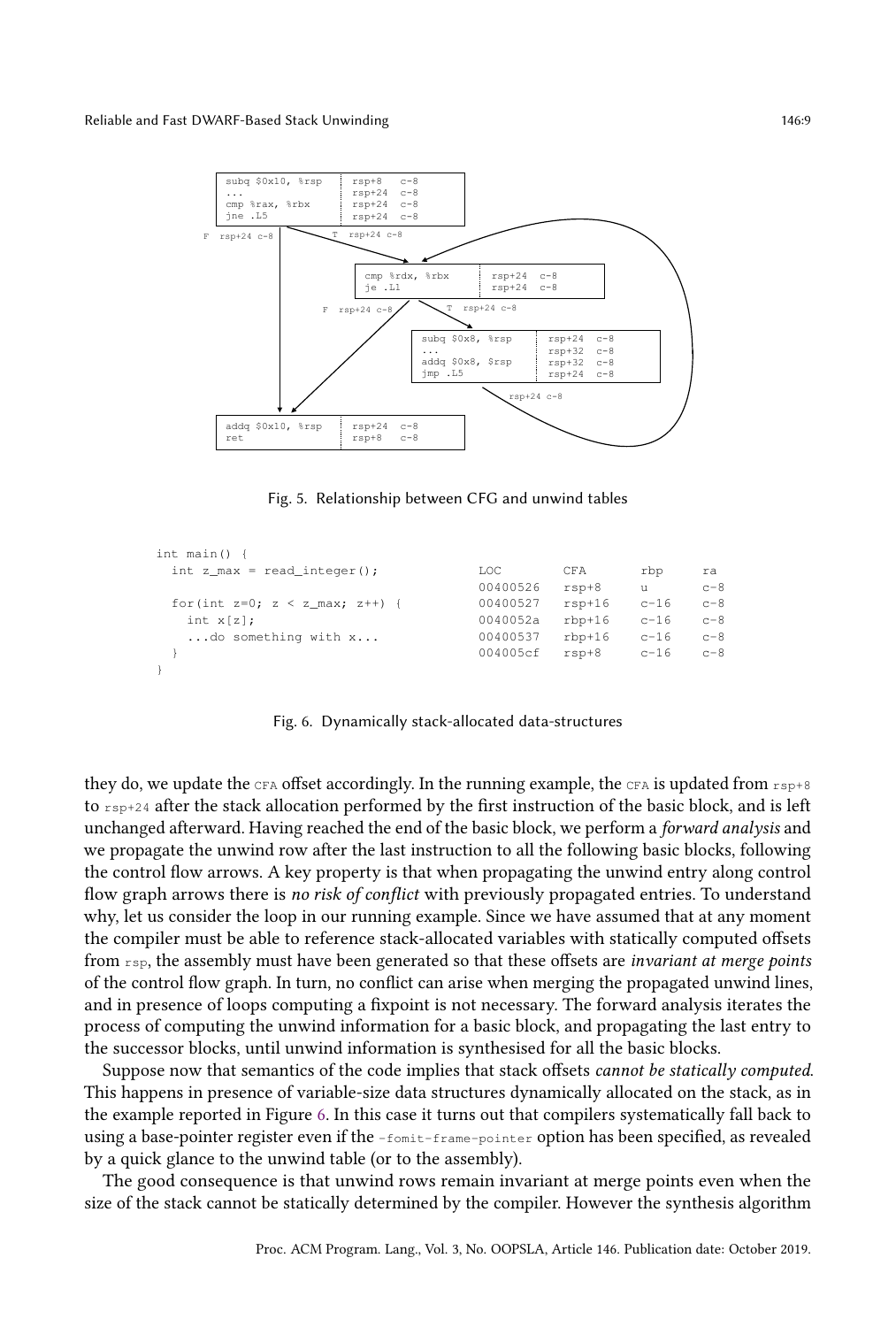must thus distinguish when the register  $r_{\text{bp}}$  is used as base-register from the cases where  $r_{\text{bp}}$  is used as a general purpose register.

A similar difficulty arises for synthesising the columns for callee-saved registers: the analysis must detect which instructions save and restore each callee-saved register on the stack. Since synthesised unwind rows may refer to the callee-saved register  $rbp$ , we have implemented synthesis of unwind information for the rbp register.

Implementation. We have implemented our synthesis tool on top of BAP, the binary analysis platform developed at CMU [\[Brumley et al.](#page-18-3) [2011\]](#page-18-3). BAP decompiles a binary program into a RISClike instruction language, and provides both an API to manipulate the intermediate representation and a set of tools to ease the construction of program analysis tools.

<span id="page-9-0"></span>

| Algorithm 2 Pseudocode for the synthesis algorithm                                                                                                        |                                                |
|-----------------------------------------------------------------------------------------------------------------------------------------------------------|------------------------------------------------|
| function $MAIN()$                                                                                                                                         |                                                |
| eh_frame = {}; visited_blks = {}                                                                                                                          |                                                |
| $last_{row} = 'cfa = rsp+8$ ; $rbp = u$ ; $ra = c-8'$                                                                                                     |                                                |
| for all functions f in the binary do                                                                                                                      |                                                |
| $entry$ _blk, $cfg = BAP$ _build_ $cfg(f)$                                                                                                                | $\triangleright$ build the CFG for f           |
| success = DFS(entry_blk, cfg, last_row, {}, eh_frame, 'rsp-mode') > rsp-mode synthesis                                                                    |                                                |
| if not success then                                                                                                                                       | $\triangleright$ fallback: rbp-mode synthesis  |
| eh_frame = {}; visited_blks = {}                                                                                                                          |                                                |
| success = DFS(entry_blk, cfg, last_row, eh_frame, 'rbp-mode')                                                                                             |                                                |
| <b>if</b> not success then                                                                                                                                |                                                |
| error('synthesis failed')                                                                                                                                 |                                                |
| return eh frame                                                                                                                                           |                                                |
| function DFS(blk, cfg, last_row, eh_frame, mode)<br>if not consistent(last_row, eh_frame(first_ip(blk))) then<br>error('inconsistency at '+first_ip(blk)) |                                                |
| if not in(blk, visited blks) then                                                                                                                         |                                                |
| for all ip in blk do                                                                                                                                      | $\triangleright$ synthesise eh_frame for blk   |
| $instr = instruction_at(ip, blk)$                                                                                                                         |                                                |
| $eh_{frame(ip)} = last_{row}$                                                                                                                             |                                                |
| success, last_row = synthesize_row (ip, instr, last_row, mode)                                                                                            | $\triangleright$ see Heuristics                |
| <b>if</b> not success then                                                                                                                                |                                                |
| return false                                                                                                                                              |                                                |
| add(blk, visited blk)                                                                                                                                     |                                                |
| for all s_blk in successors(blk, cfg) do                                                                                                                  | $\triangleright$ continue DFS visit of the CFG |
| success = DFS(s_blk, cfg, last_row, eh_frame, mode)                                                                                                       |                                                |
| if not success then                                                                                                                                       |                                                |
| return false                                                                                                                                              |                                                |
| return true                                                                                                                                               |                                                |

The pseudo-code for the synthesis algorithm is shown in Algorithm [2.](#page-9-0) The behaviour of the function *synthesize row* is described in the *Euristic* section below. Given a binary we rely on BAP to decompile it and build the control-flow graph of each function. Then, to process a function, we perform the forward analysis described above and synthesize the table for the function. As a sanity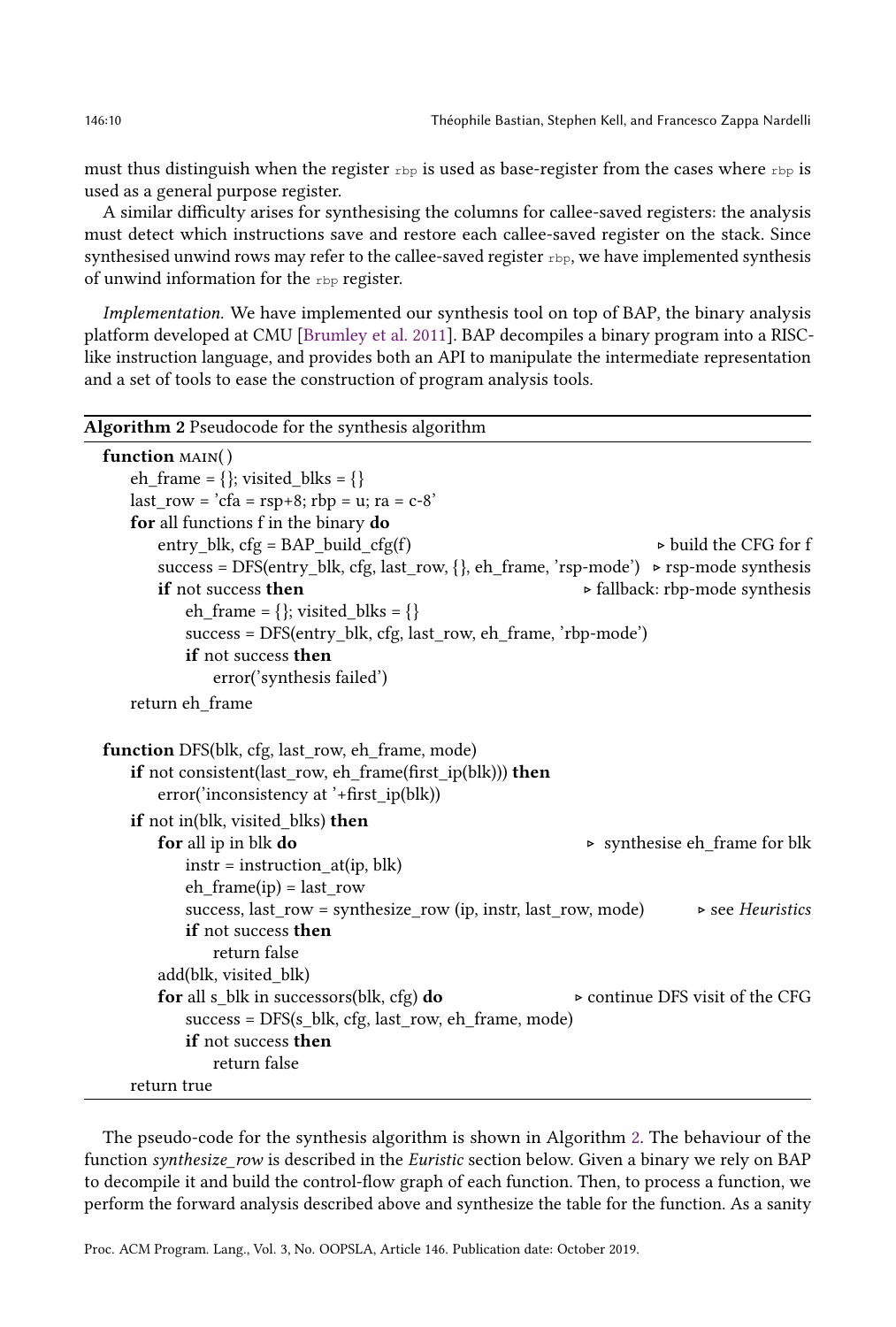check, if different rows are propagated to a merge point the tool aborts and reports an error. Once the table is synthesised, it is encoded using simple DWARF bytecode instructions, analogous to those used by gcc or clang.

Heuristics. The first key choice when synthesising the unwind row for a given IP is guessing if the register rbp is being used as base pointer or as general purpose register. Rather than attempting to identify instruction patterns, we use a two-pass approach. Our algorithm first attempts to synthesise a table indexing the  $CFA$  exclusively with the register  $rsp$ . We call this state  $rsp$ -index mode. If synthesis in  $r_{\text{sp}}$ -index mode fails, then the process is started again, allowing both  $r_{\text{sp}}$ and rbp registers to be used index the CFA. In practice this method is successful because if the first pass succeeds, then a correct rsp-based CFA indexing was found; if not, then the source code must contain variable-size stack-allocated data structures, and as we have seen the compiler itself opted to use rbp as a base pointer.

In detail, when CFA is expressed as an offset of the  $rsp$  register (both in  $rsp$ -indexing and rbpindexing mode), then it must be updated whenever an instruction modifies the  $r_{sp}$  register. Such instructions are represented in the BAP internal representation as  $r_{\rm sp} \leftarrow$  EXPR. We perform a simple syntactic analysis of EXPR: if EXPR is of the form  $rsp + \text{offset}$ , then the CFA is updated with the specified offset. Otherwise, the analysis is said to lose track and it is restarted in  $rbp$ -index mode if it was in rsp-index mode, and aborted otherwise.

When the algorithm is in  $_{\rm rbp}$ -index mode and CFA is set as an offset of  $_{\rm rbp}$ , by definition the assembly code is relying on a stable frame pointer in  $_{\rm rbb}$ , then the offset should not affected by assembly instructions. However, in  $_{\rm rbp}$ -index mode, the synthesis must detect when the CFA indexing switches from register  $r_{\text{sp}}$  to register  $r_{\text{bp}}$  and vice-versa. The easy part is to switch indexing from  $\text{rsp}$  to rbp whenever rsp is saved into rbp (which includes the usual instruction mov  $\text{ker}$ ,  $\text{ker}$ ). This is reverted when the content of  $r_{\text{bp}}$  is overwritten. Although it is non-trivial to decide which offset should be used when switching back to register  $r_{\rm sp}$ , in our experiments this occurs only in the epilogue of functions. We thus assume that upon restore,  $CFA = rsp+8$ .

In addition to CFA, the synthesis algorithm must update the callee-saved register columns, which we have implemented only for the  $_{\rm rbp}$  register. This is done by tracking the program points where:

- $\bullet$  rbp is undefined and an instruction saves rbp to the stack,
- $r_{\text{bp}}$  is defined and an instruction overwrites  $r_{\text{bp}}$  with the data initially saved on the stack. For this, we perform a preliminary backward analysis to identify the set of all the IR terms that correspond to reading or popping the callee-saved register rbp from the stack.

One last remark: at merge points of the CFG, all the rows propagated by incoming edges must be merged into a consistent row at each merge point. In a first approximation consistent can be defined as *equal*; this works perfectly on all our  $\sigma_{\rm cc}$  experiments. However the consistency relation can be safely weakened by allowing rows with  $_{\rm rbp}$  undefined on one side and defined on the other to be merged. In this case the merge results in an undefined  $r_{\text{bp}}$  entry  $-$  allowing a information loss. Although this implies that in the general case a fixpoint computation is necessary, we have observed such lossy merge only in rare cases of programs compiled with clang, and only for the exit block of the analysed function. We thus enable the lossy merge only for terminal blocks, just before the  $_{\text{retq}}$  instruction, and our implementation still computes the fixpoint in one pass.

Evaluation. Apart from some hand-written programs designed to test particular features, most of the testing was done using random C programs generated with Csmith (with default options), compiled with either  $qcc$  (version 8.2.1) or clang (version 7.0.1), each with either -00 -fomit-framepointer, -O1 or -O2, yielding a total of six testing setups. For each setup, 100 random programs were generated and compiled, then their .eh\_frame and .eh\_frame\_hdr sections were removed. We used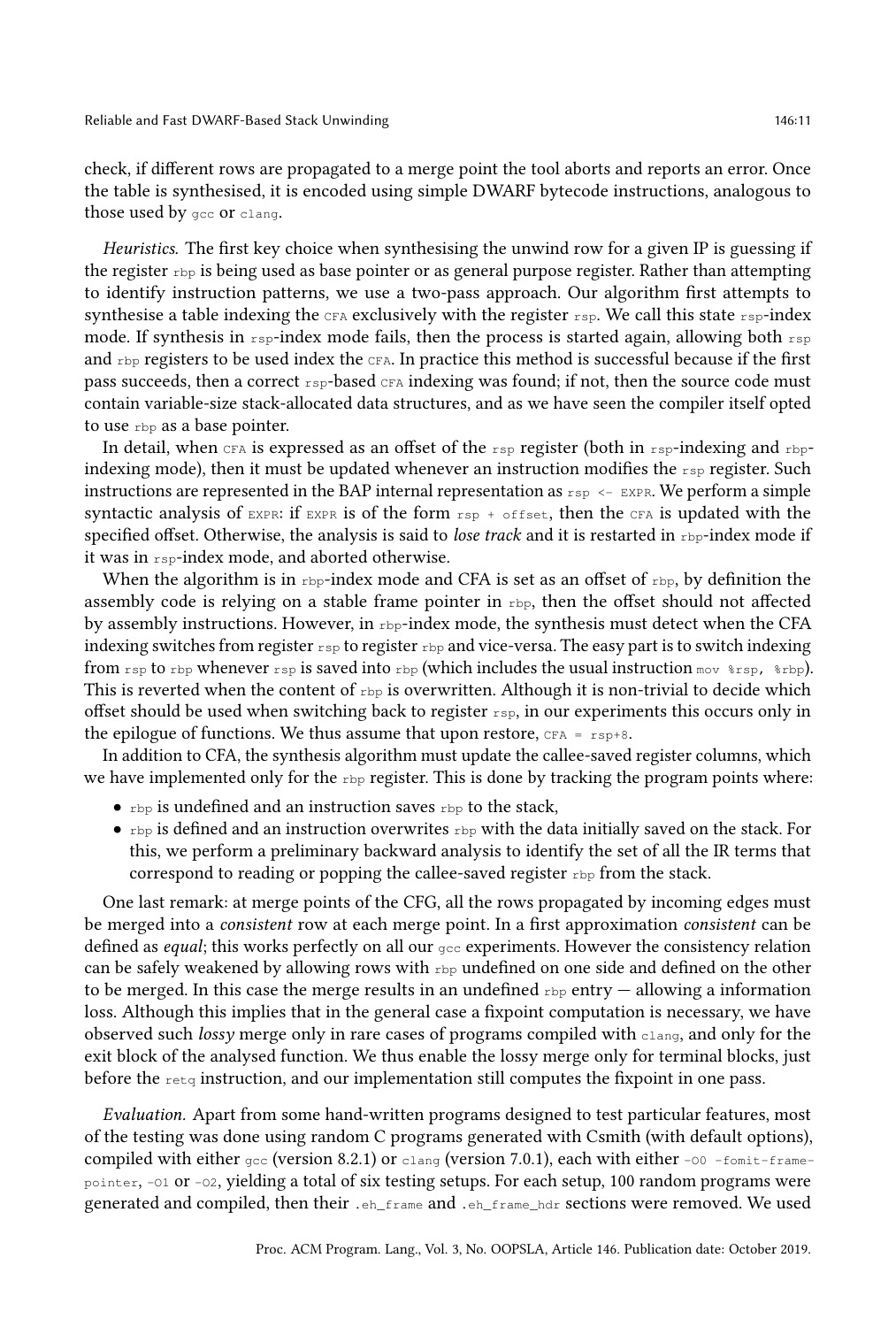our tool to synthesise unwinding data for these stripped binaries. An automated tool took care of comparing the compiler-generated and synthesised unwinding data, reporting the cases in which the data were not equivalent.

In this setup, all three levels of optimisation of  $qcc$  passed all the 300 tests. For clang, 295 tests passed while 5 tests required manual investigation. One binary compiled at -00 has dead code inside a function. Our algorithm cannot synthesise unwind tables for dead code because the forward dataflow analysis cannot guess initial values. This is not an issue as unwinding will never be called from a location in dead code. In one case, compiled with -01, clang generates code for which no correct .eh\_frame entry exists while handling abort paths. This is arguably a bug in clang linearisation algorithm and we will report to clang developers. The two observed failures at  $-\infty$ and the other failure at  $-\text{o}1$  are instead cases in which synthesis is performed correctly, but  $\text{clang}$ generates incorrect tables. These will be reported to the clang developers.

Hand-written tests checked that our tool synthesises correct tables for C code including inline assembly that artificially move the stack pointer or the base pointer in a consistent way – that is, such that there exists a valid table – compiled with  $qcc$ .

Finally we have tested synthesis on larger binaries. We considered a statically linked  $qzip$ application, compiled with  $g_{\text{c}c}$  and default configure options; the overall binary size is 1.2 MB, and the .text section is 698 KB. Statically linking has the effect of including portions of the C library in the binary, and  $q_{\text{libc}}$  heavily uses inline assembly. The synthesis tool generates a correct unwind table, except for the function x2nrealloc. This is due to a bug in BAP: a function call to this function never returns, but BAP control-flow graph construction adds a fall-through branch to some other address. As a result, a merge error is generated where no merge should actually happen. This bug has been reported to BAP developers. Similarly, synthesis is performed correctly on a sqlite3 binary compiled with  $qcc$  and default configure options.

On a 3.1 GHz MacBook Pro with 16GB of RAM, synthesising the  $\cdot$  eh\_frame table for the gzip binary takes 43.5 ( $\pm$  1) seconds (average on 10 runs), of which 39.5 ( $\pm$  1) are needed by BAP to build the whole-program control flow graph, and  $3.8 \ (\pm 0.1)$  seconds are actually required by our tool to synthesise the table.

## <span id="page-11-0"></span>3 SPEEDING-UP DWARF-BASED STACK UNWINDING

The design of DWARF .  $_{\text{eh-frame}}$  tables aims at minimising the space occupied by the tables on disk, at the price of efficiency. Stack-unwinding is often thought of as a debugging procedure: when something behaves unexpectedly, the programmer opens a debugger and explores the stack. In this scenario, the time spent unwinding the stack is irrelevant. Yet stack unwinding can be performance-critical: think of sampling-based profilers repeatedly performing stack unwinding to reconstruct the call graph of a program, or C++ exception handling walking the stack to call finalizers for stack-allocated objects and finding suitable catch-blocks. For such applications, it might be desirable to find a different time/space trade-off, storing more information on disk but enabling faster unwinding.

In this section we explore a strategy to precompile the .eh\_frame section of a binary to executable code directly responsible for unwinding one stack frame. Rather than generating directly assembly code, we actually translate DWARF bytecode to C code later compiled by  $gcc$  in -02 mode, to benefit from gcc optimisations. We show one example in Listing [1](#page-12-0) to [4.](#page-12-1)

The generated code consists of a single function, called  $_{e^h_e}$  and  $_{e^h_e}$  taking as arguments the current instruction pointer and the current memory context describing the values stored in processor registers. The \_eh\_elf function then returns a new memory context containing the values the registers after unwinding the current frame. Unwind contexts are defined in Listing [4:](#page-12-1) the values of processor registers are stored with type  $\text{uintptr}\_\text{t}$ , while  $\text{flags}$  is a 8-bits value, indicating for each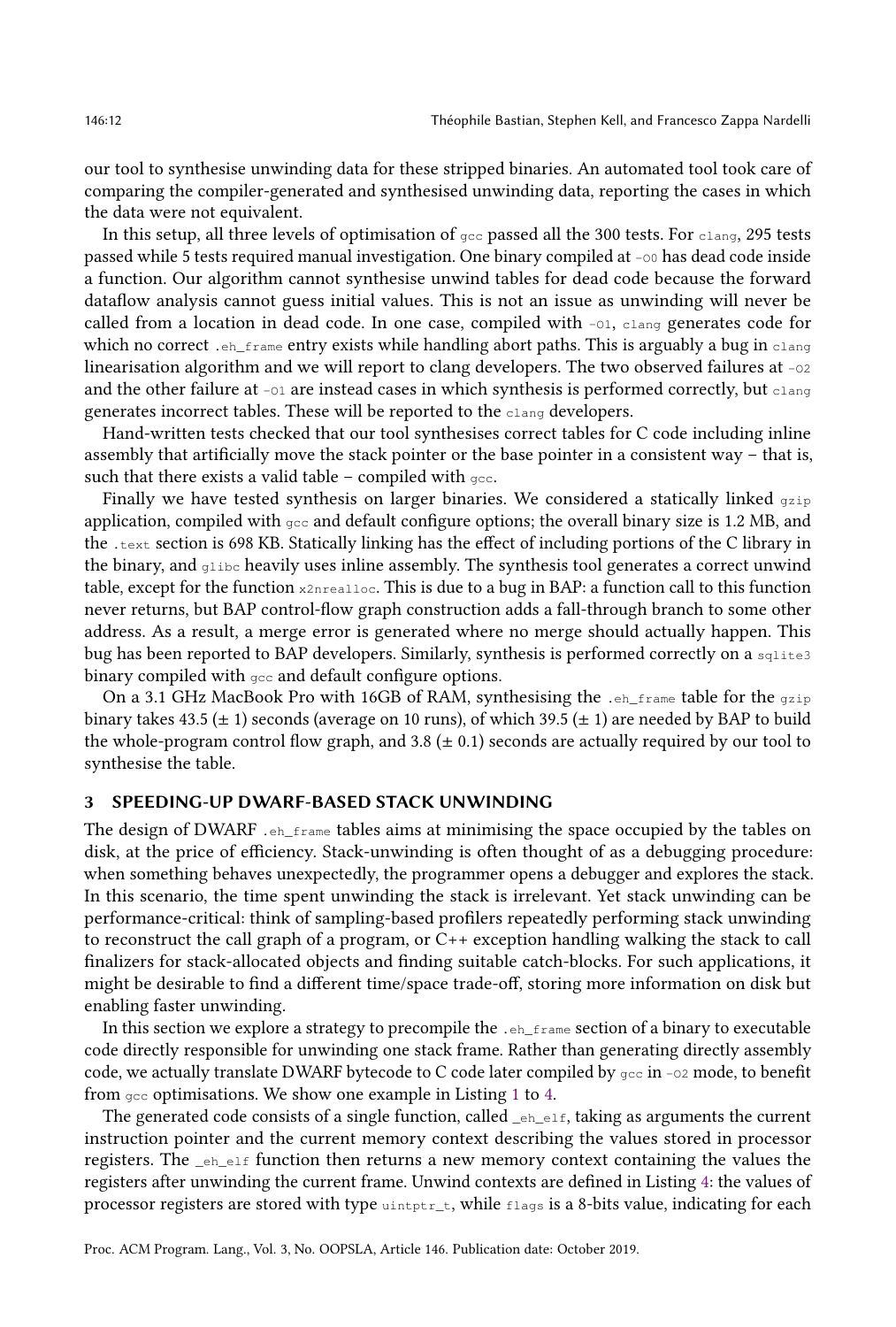Reliable and Fast DWARF-Based Stack Unwinding 146:13

```
[...] FDE [...] pc=615..65a
 DW_CFA_def_cfa: r7 (rsp) ofs 8
 DW_CFA_offset: r16 (rip) at cfa-8
 DW_CFA_advance_loc: 4 to 0619
 DW_CFA_def_cfa_offset: 48
 DW_CFA_advance_loc1: 64 to 0659
 DW_CFA_def_cfa_offset: 8
                                                        [...] FDE [...] pc=615..65a
                                                            LOC CFA ra
                                                         0000615 rsp+8 c-8
                                                        0000619 rsp+48 c-8
                                                        0000659 rsp+8 c-8
                                                             Listing 2. Interpreted table
```
## Listing 1. DWARF bytecode

```
unwind context t _eh_elf(unwind context t ctx, uintptr_t pc) {
 unwind_context_t_out_ctx;
 switch(pc) {
      // [...] Previous FDEs redacted for brevity
   case 0x615 ... 0x618:
     out ctx.rsp = ctx.rsp + (8);out\_ctx.rip = *((uintptr_t*)(out_ctx.rsp + (-8))));out_ctx.flags = 3u;
     return out_ctx;
       // [...] Further lines and FDEs redacted for brevity
   default:
     out_ctx.flags = 128u;
     return out_ctx;
   }
}
                                                                   typedef struct {
                                                                      uint8_t flags;
                                                                      uintptr_t rip, rsp,
                                                                           rbp, rbx;
                                                                   } unwind_context_t;
                                                                   Listing 4. Unwinding context
```
Listing 3. Bytecode compiled to C code

register whether it is present or not in this context, plus an error bit useful to report errors due e.g. to unsupported instructions. Only registers  $r_{\text{ip, rbp, rsp}}$  and  $r_{\text{bx}}$  are tracked by the contexts: in Section [3.2](#page-15-0) we provide evidence that these are sufficient to perform stack-unwinding reliably (surprisingly  $r_{\text{bx}}$  is used a few times in glibc and other less common libraries to hold the CFA address in common functions).

Observe that the  $_{e^{\text{th}}}$  elf function is compositional and it can be called multiple times in a row to unwind the stack, as in the pseudocode below:

```
while(!unwinding_done()) {
   current_context = _eh_elf(current_context[RA], current_context);
   do_something_with_context(current_context);
}
```
The C code for case  $0 \times 615$  ...  $0 \times 618$  in Listing [3](#page-12-2) is compiled from the first two instructions of Listing [1.](#page-12-0) In Section [2](#page-4-0) we assumed we had a reliable interpreter of DWARF bytecode and we were thus working directly with the rows and columns of the interpreted unwind table. Our ahead-oftime DWARF unwind compiler works instead directly on DWARF instructions and expressions. The DWARF standard is written in English prose and it only defines an informal semantics for instructions DW\_CFA\_def\_cfa: r7 (rsp)ofs 8 or DW\_CFA\_offset: r16 (rip)at cfa-8: the former sets the CFA of the current row at  $r_{\text{sp+8}}$ , the latter sets the offset of the register  $r_{\text{ip}}$  (that is of the ra column) at CFA-8. The C code we generate is nothing more than a precise formalisation of the DWARF semantics. The full details are tedious, so we omit them here but we report the complete semantics and translation functions in Appendix [A.](#page-19-3)

<span id="page-12-3"></span>Implementation details. We store the compiled unwinding code in separate shared object files, which we call  $e_h$  elfs: whenever the unwinder needs the  $\epsilon_{eh}$  elf function, it dynamically links its eh\_elfs. For this the unwinder must first acquire a memory map from the OS: a table listing the ELF files loaded in memory with their memory segment. Once this map is acquired, to unwind from a

<span id="page-12-1"></span>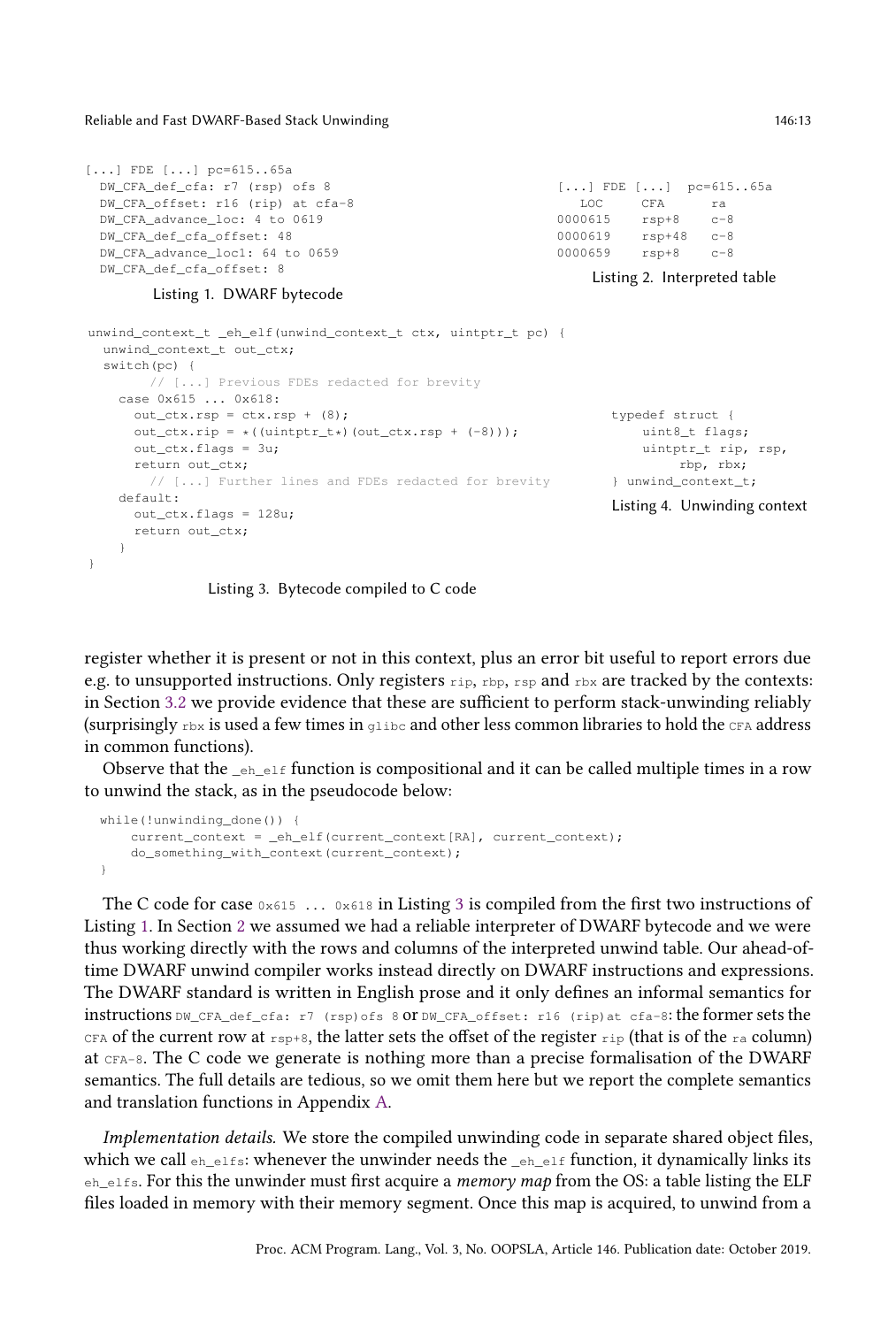```
1 unwind_context_t _eh_elf
 2 (unwind_context_t ctx, uintptr_t pc) {
20
3 unwind_context_t out_ctx;
4 if(pc < 0x619) {
5 // IP=0x615 ... 0x618
6 goto _factor_3;
 7 } else {
8 if(pc < 0x659) {
9 // IP=0x619 ... 0x658
10 goto _factor_4;
11 } else {
12 // IP=0x659 ... 0x659
13 goto _factor_3;
\begin{tabular}{c} 14 \\ \hline \end{tabular} \qquad \qquad \begin{tabular}{c} \textbf{14} \\ \textbf{15} \\ \textbf{16} \\ \textbf{17} \\ \textbf{18} \\ \textbf{19} \\ \textbf{10} \\ \textbf{11} \\ \textbf{12} \\ \textbf{13} \\ \textbf{14} \\ \textbf{15} \\ \textbf{16} \\ \textbf{17} \\ \textbf{18} \\ \textbf{19} \\ \textbf{19} \\ \textbf{10} \\ \textbf{10} \\ \textbf{11} \\ \textbf{12} \\ \textbf{13} \\ \textbf{16} \\ \15 }
16
17 _factor_default:
18 out_ctx.flags = 128u;
                                                        19 return out ctx;
                                                        21 /* ===== LABELS ======== */
                                                        22
                                                        23 _factor_4:
                                                         24 out_ctx.rsp = ctx.rsp + (48);
                                                         25 out_ctx.rip =
                                                      26 \star ((uintptr_t\star)(out_ctx.rsp + (-8)));
                                                  27 out_ctx.flags = 3u;
                                                       28 return out_ctx;
                                                        29
                                                        30 _factor_3:
                                                         31 out_ctx.rsp = ctx.rsp + (8);
                                                         32 out_ctx.rip =
                                                       33 \star ((uintptr_t\star)(out_ctx.rsp + (-8)));
                                                      34 out_ctx.flags = 3u;
                                                      35 return out_ctx;
                                                        36 }
```
Fig. 7. Optimised C code for Listing [1](#page-12-0)

given IP, the unwinder identifies the memory segment from which it comes, deduces the source ELF file, and deduces the corresponding eh\_elfs file. Having separate files enables generating eh\_elfs for system shared libraries without modifying the shared libraries themselves. A similar approach is taken by MacOS for all the debug information, which are stored as separate files from the executable. Additionally, packaging the  $e^{\frac{h}{n}}$  $e^{1.5}$  files separately in future environment production would enable users interested in faster unwinding to install them on demand.

Naive generation of  $e_{h_{\text{rel}}\text{is}}$  generates code which is roughly 7 times bigger than the original .eh\_frame. Several space optimisations, such as filtering out empty FDEs and merging together equivalent rows, were made in order to shrink the size of the eh\_elfs. Replacing the switch/case construct with an explicit  $if/else$  tree implementing a binary search on the instruction pointer intervals was extremely effective in reducing the binary size. We also outline the code whenever possible: identical "switch cases" bodies are moved outside of the binary search tree, identified with a label and invoked using a goto. When applied to the  $e<sub>h</sub>$  $e<sub>h</sub>$  also to libc, it turns out that of a total of <sup>20827</sup> rows, only <sup>302</sup> (1.5 %) unique rows remain after the outlining.

For flexibility of use, a setting of our compiler optionally enables another parameter to the \_eh\_elf function, deref, which is a function pointer. This deref function, when present, replaces everywhere the dereferencing  $\star$  operator, and can be used to generate  $e_{h_{\text{rel}} f}$  that works on remote address spaces, that is, whenever the unwinding is not done on the process reading the  $e^{\frac{h}{h}}$  itself, but some other process, or even on a stack dump of a long-terminated process.

## 3.1 Benchmarks and Evaluation

To provide relevant benchmarks of the eh\_elfs' performance, hundreds or thousands of stack unwindings must be sampled, because a single frame unwinding with regular DWARF takes the order of magnitude of 10  $\mu$ s. At the same time, to mimic real-world unwind calls, unwind points should be distributed across the program; we should not unwind repeatedly from the same IP in the same function. The perf sampling-based profiler is an ideal candidate for providing such benchmarks; when invoked to reconstruct the call-graph, perf stops the traced program at regular intervals, unwinds the stack recording the current nested function calls, and integrates the sampled data in the end. As such it easily unwinds a running program thousands of times in a few seconds.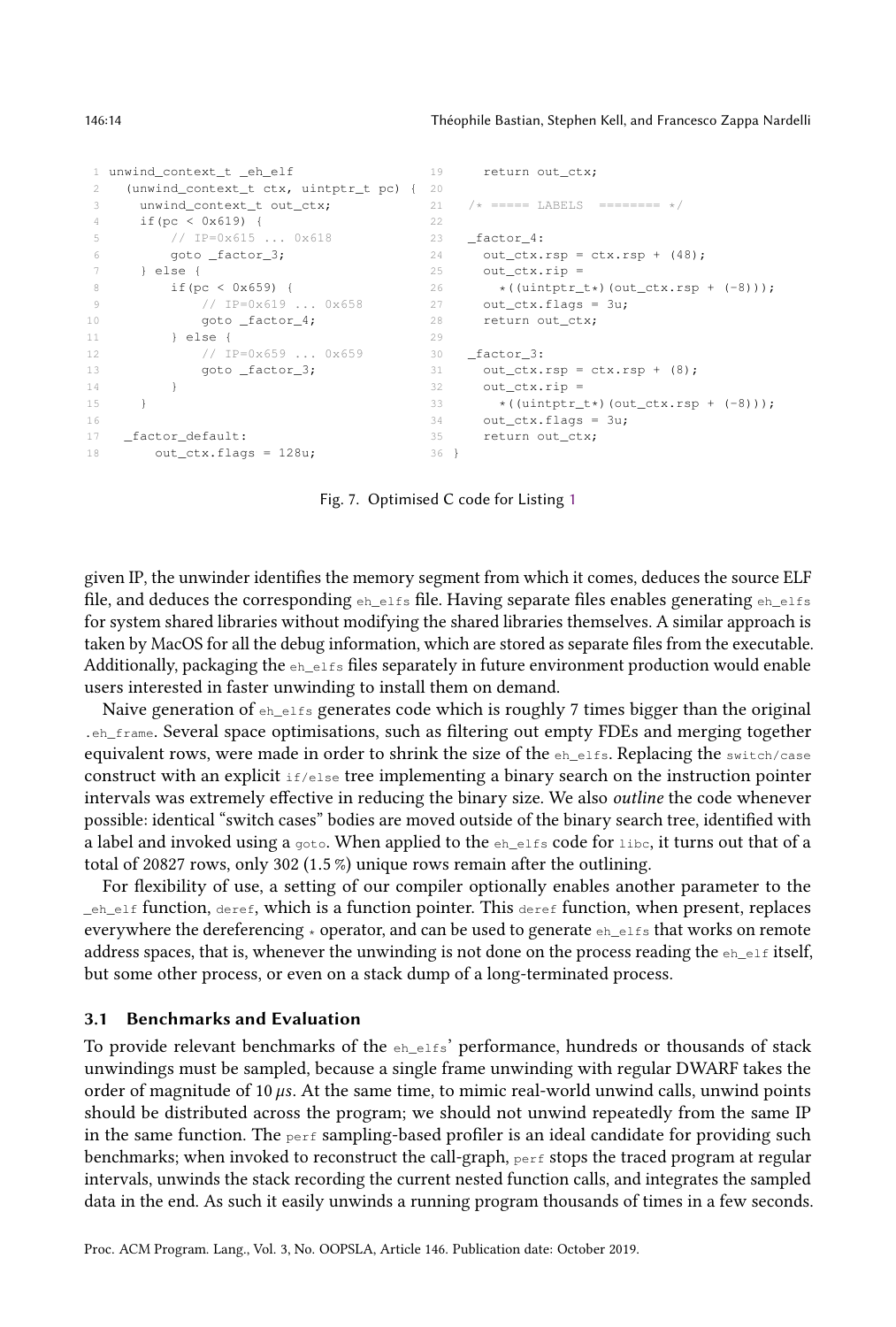We run perf-benchmarking on several standard Unix binaries, including gzip, find, sqlite3, and the python runtime executing a simple program. Many of these spend most of the time in few functions, thus providing an ideal situation for comparing against libunwind caching. This allows us to evaluate a worst-case speedup for our ahead-of-time compilation strategy. Additionally, to stress-test the robustness of strategy, we run perf-benchmarking on hackbench [\[Zhang](#page-19-4) [2008\]](#page-19-4). This small program is designed to stress-test and benchmark the Linux scheduler by spawning processes or threads that communicate with each other: it generates large stack activity, and is additionally linked against the pthread library.

Interfacing eh\_elfs with perf required adding eh\_elfs support to libunwind, a widely used unwinder library. This required passing explicitly the memory map of the process to a library initialisation function; apart from this, the modified version of libunwind produced is entirely compatible with the vanilla version.

Measured time performance. The following evaluation was made on an Intel Xeon E3-1505M v6 CPU, with a clock frequency of <sup>3</sup>.00GHz and 8 cores. The computer has 32 GB of RAM, and care was taken to never rely on swap space.

Benchmarking of eh\_elfs against the vanilla libunwind yielded the results in Table [1](#page-14-0) (standard deviation is reported in parentheses). The sharp difference between cached and uncached libunwind confirms that our experimental setup does not unwind at totally different locations every single time, and thus was not biased in this direction, since caching proves efficient.

<span id="page-14-0"></span>

| Binary    | Unwind method       | Frames<br>unwound | Total unwind<br>time $(\mu s)$ | Average time<br>per frame $(ns)$ | Unwind<br>errors | Time ratio   |
|-----------|---------------------|-------------------|--------------------------------|----------------------------------|------------------|--------------|
| gzip      | eh_elfs             | 331523            | 25930(2)                       | 78                               | 379              | 1            |
|           | libunwind, cached   | 331523            | 403292 (27)                    | 1217                             | 379              | 15.6         |
|           | libunwind, uncached | 331523            | 2197296 (50)                   | 6635                             | 379              | 84.7         |
| sqlite3   | eh_elfs             | 42807             | 4423 (9)                       | 135                              | 5361             | 1            |
|           | libunwind, cached   | 42807             | 69688 (40)                     | 1861                             | 5361             | 13.7         |
|           | libunwind, uncached | 42807             | 383832 (78)                    | 10250                            | 5361             | 75.6         |
| find      | eh_elfs             | 18157             | 2232(5)                        | 127                              | 409              | $\mathbf{1}$ |
|           | libunwind, cached   | 18157             | 41469 (36)                     | 2336                             | 409              | 18.5         |
|           | libunwind, uncached | 18157             | 143813 (99)                    | 2336                             | 409              | 99.0         |
| python3.7 | eh elfs             | 203273            | 18201 (2)                      | 97                               | 9020             | 1            |
|           | libunwind, cached   | 203273            | 249145 (13)                    | 1282                             | 9020             | 13.2         |
|           | libunwind, uncached | 203273            | 1930438 (195)                  | 9937                             | 9020             | 102.3        |
| hackbench | eh elfs             | 152297            | 12941(5)                       | 84                               | 1                | 1            |
|           | libunwind, cached   | 152297            | 316907 (110)                   | 2076                             | 1                | 24.6         |
|           | libunwind, uncached | 152297            | 982697 (120)                   | 6439                             | 1                | 76.3         |

### Table 1. Time benchmarking

The compilation time of  $e_{h_{\text{e}}+1}$  is reasonable. On our test machine, without using multiple cores to compile, all the shared objects needed to run hackbench – that is, hackbench, libc, ld and libpthread – are compiled in an overall time of <sup>25</sup>.<sup>28</sup> seconds.

The unwinding errors are due to truncated stack records. Since  $_{\text{perf}}$  dumps the last n bytes of the call stack (for a given n), and only keeps those for later unwinding, large stacks lead to lost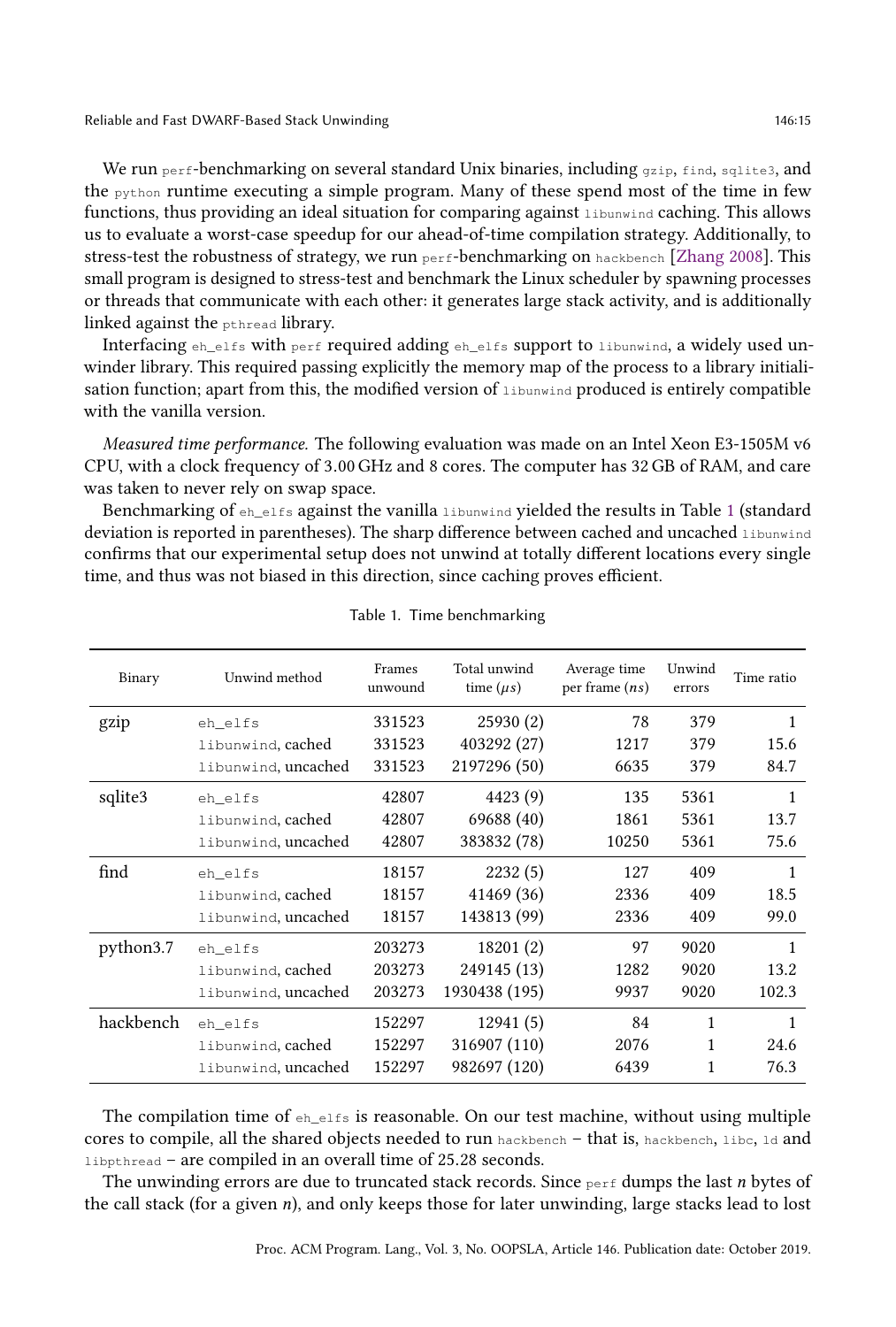information when analysing the results. Our implementation reports the same errors of the vanilla libunwind implementation.

Space overhead. We measure the space taken by the  $e_{h_{\text{e}}+1}$  and compare it against the size of .eh\_frame tables for hackbench and the libraries on which it depends. Outlining proves effective. We note that hackbench has a significantly bigger growth than the other shared objects. This is because hackbench has a much smaller .eh\_frame and the outlined data is reused only a few times, compared to e.g. glibc, in which the outlined data is heavily reused.

| Shared object        | Original<br>program size | Original<br>.eh frame | Generated<br>eh_elf.text | % of original<br>program size | Growth<br>factor |
|----------------------|--------------------------|-----------------------|--------------------------|-------------------------------|------------------|
| $ld-2.29$ .so        | 141.0 KiB                | 9.8 KiB               | 33.2 KiB                 | 23.58                         | 3.40             |
| $libc-2.29$ .so      | $1.4$ MiB                | 128.6 KiB             | 368.8 KiB                | 25.47                         | 2.87             |
| $libdl-2.29.so$      | 3.6 KiB                  | 896.0 B               | 3.6 KiB                  | 98.73                         | 4.09             |
| $libm-2.29.so$       | $1.2$ MiB                | 36.9 KiB              | 109.1 KiB                | 9.19                          | 2.96             |
| libncursesw.so.6.1   | 282.3 KiB                | 35.3 KiB              | 103.5 KiB                | 36.67                         | 2.93             |
| libpthread-2.29.so   | 60.0 KiB                 | 11.4 KiB              | 34.1 KiB                 | 56.79                         | 2.98             |
| libpython3.7.so.1.0  | $2.0$ MiB                | 260.7 KiB             | 623.9 KiB                | 29.85                         | 2.39             |
| libreadline.so.8.0   | 163.4 KiB                | 25.5 KiB              | 78.6 KiB                 | 48.11                         | 3.08             |
| libutil-2.29.so      | 2.4 KiB                  | 592 B                 | $4.0$ KiB                | 165.03                        | 6.92             |
| $libz.$ so. $1.2.11$ | 69.0 KiB                 | $6.1$ KiB             | 20.7 KiB                 | 30.02                         | 3.37             |
| find                 | 146.5 KiB                | 21.3 KiB              | 68.3 KiB                 | 46.63                         | 3.21             |
| $find + libs$        | $2.9$ MiB                | 196.6 KiB             | 577.2 KiB                | 19.75                         | 2.94             |
| python3.7            | 393.0 B                  | 160.0 B               | $1.4$ KiB                | 355.98                        | 8.33             |
| $python3.7 + libs$   | 4.8 MiB                  | 449.0 KiB             | $1.1$ MiB                | 23.77                         | 2.61             |
| gzip                 | 66.2 KiB                 | 5.1 KiB               | 10.9 KiB                 | 16.48                         | 2.13             |
| gzip + libs          | 1.6 MiB                  | 143.5 KiB             | 413.1 KiB                | 24.96                         | 2.88             |
| hackbench            | $2.9$ KiB                | 568.0 B               | 3.2 KiB                  | 107.99                        | 5.74             |
| hackbench + libs     | $1.6$ MiB                | 150.4 KiB             | 439.4 KiB                | 26.60                         | 2.92             |
| sqlite               | $1.1$ MiB                | 121.7 KiB             | 382.8 KiB                | 34.68                         | 3.14             |
| sqlite + libs        | 4.4 MiB                  | 376.2 KiB             | $1.1$ MiB                | 25.32                         | 3.00             |

Table 2. eh\_elfs space usage

## <span id="page-15-0"></span>3.2 Instruction Coverage

We conclude by an extensive investigation of which DWARF instructions should be implemented to have meaningful results, as well as to assess the instruction coverage of our eh\_elfs compiler. For this we take a random uniform sample of 4000 ELFs among those present on a basic ArchLinux system setup, in the directories /bin, /lib, /usr/bin, /usr/lib and their subdirectories, making sure those files were ELF64 files, then gathering statistics on those files.

Table [3](#page-16-0) gives statistics about the proportion of instructions encountered that were not supported by  $eh$ <sub>elfs</sub>. The first row is only concerned about the columns CFA,  $rip$ ,  $resp$ ,  $rbp$  and  $rbx$  (the registers supported by  $_{eh\text{ }elfs)}$ . The second row analyses all the columns that were encountered, no matter whether supported or not in eh\_elfs.

Table [4](#page-16-1) analyzes the proportion of the DWARF instructions used to update non-CFA columns in the sampled data. For a brief explanation, Offset means stored at offset from CFA, Register means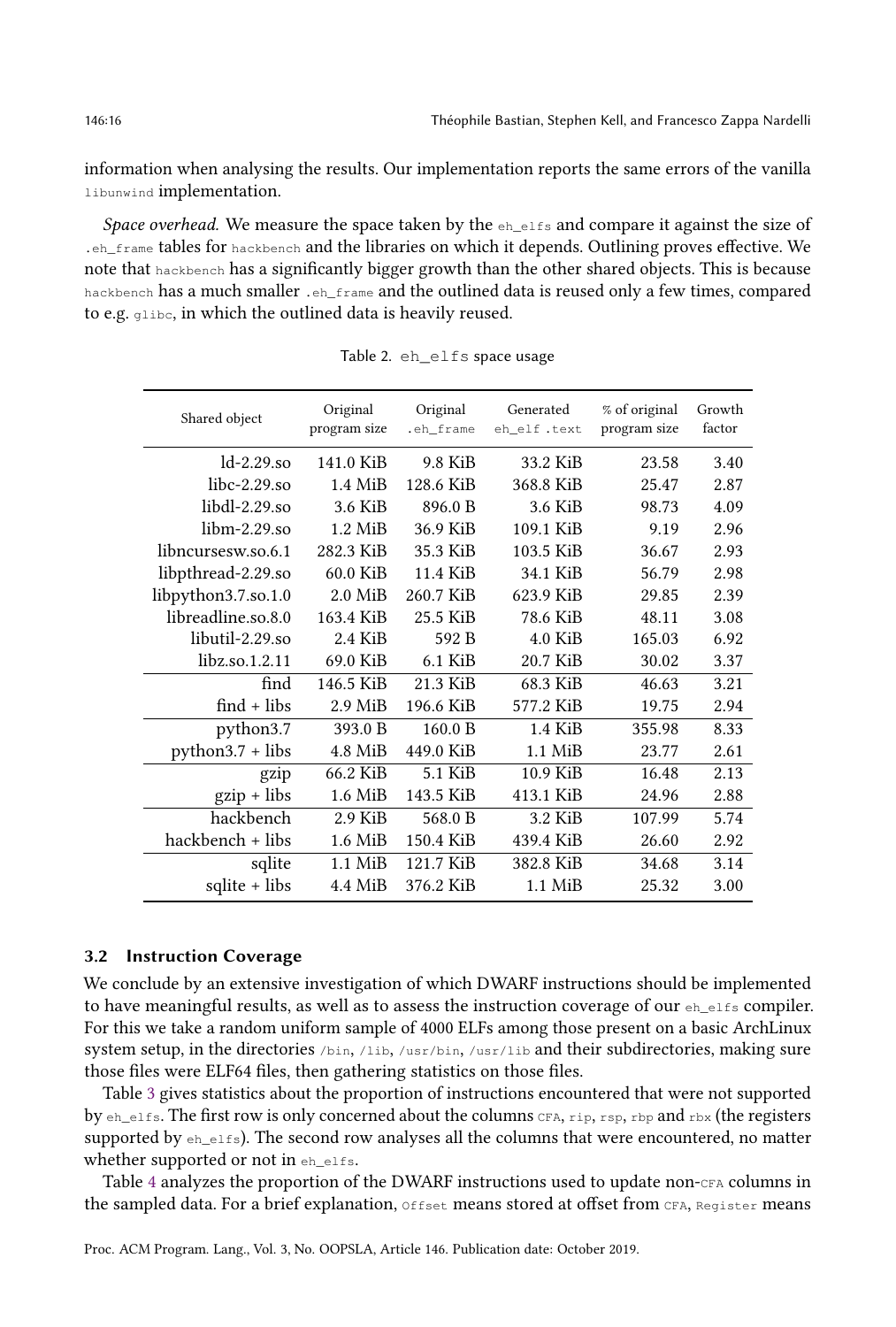<span id="page-16-0"></span>

|                       | Unsupported<br>register rule | Register<br>rules seen | %<br>supp. | Unsupported<br>expression | Expressions<br>seen | %<br>supp. |
|-----------------------|------------------------------|------------------------|------------|---------------------------|---------------------|------------|
| Only supp.<br>columns | 1603                         | 42959683 99.996 %      |            | 1114                      |                     | 5977 81.4% |
| All columns           | 1607                         | 67587841               | 99.998%    | 1154                      | 13869               | $91.7 \%$  |

Table 3. Instructions coverage statistics

<span id="page-16-1"></span>

|                       | Undefined      | Same value     | Offset            | Val offset   | Register  |
|-----------------------|----------------|----------------|-------------------|--------------|-----------|
| Only supp.<br>columns | 1698 (0.006 %) | 0              | 30038255 (99.9 %) | $\mathbf{0}$ | $14(0\%)$ |
| All columns           | 1698 (0.003 %) | 0              | 54666405 (99.9%)  | $\mathbf{0}$ | $22(0\%)$ |
|                       |                |                |                   |              |           |
|                       | Expression     | Val expression | Architectural     |              | Total     |
| Only supp.<br>columns | 4475 (0.015 %) | $\theta$       | $\theta$          |              | 30044442  |

Table 4. Instruction type statistics

the value from a machine register, Expression means stored at the address of an expression's result, and the vale prefix means that the value must not be dereferenced. Overall, it can be seen that supporting Offset already covers the majority of registers. The data gathered (omitted in the tables) also suggests that only few expressions are common: more than 80 % of expressions are covered only by supporting two basic constructs.

It is also worth noting that among all of the 4000 analysed files, all the unsupported expressions are clustered in only 12 of those files, and only 24 files contained unsupported instructions at all.

## 4 RELATED WORK

We are not the first ones to have remarked the poor reliability of DWARF debug information, but most of the testing of DWARF tables is done with tools that lack a principled design.

For instance, LLVM has a stack-unwinding stress-test suite, briefly described in [https://reviews.](https://reviews.llvm.org/D10454) [llvm.org/D10454,](https://reviews.llvm.org/D10454) that steps through the code line by line and then tests unwinding from each instruction. We have seen that testing unwinding is slow, in particular it is much slower than validating a DWARF entry as done by our validator tool. This test-suite is reported to to need minutes to run even over simple code, and is not part of the default testing of LLVM.

Similar in principle but aimed at to provide quantitative values that indicate the quality of the debugging experience, the DExTer (Debugging Experience Tester) by Sony, available from [https:](https://github.com/SNSystems/dexter) [//github.com/SNSystems/dexter,](https://github.com/SNSystems/dexter) drives an external debugger, running on small test programs, and collects information on the behaviour at each debugger step. The statistics reported at the end of the execution do not identify precisely bugs in the tables.

[He et al.](#page-18-4) [\[2018\]](#page-18-4) apply machine learning to synthesise debug information. Their tool takes a stripped binary and rebuilds meaningful variable names and types for values and functions stored in registers or memory, using probabilistic models learned from non-stripped binaries. Stripping a binary does not remove the .eh\_frame: the tool thus synthesises only the .debug\_line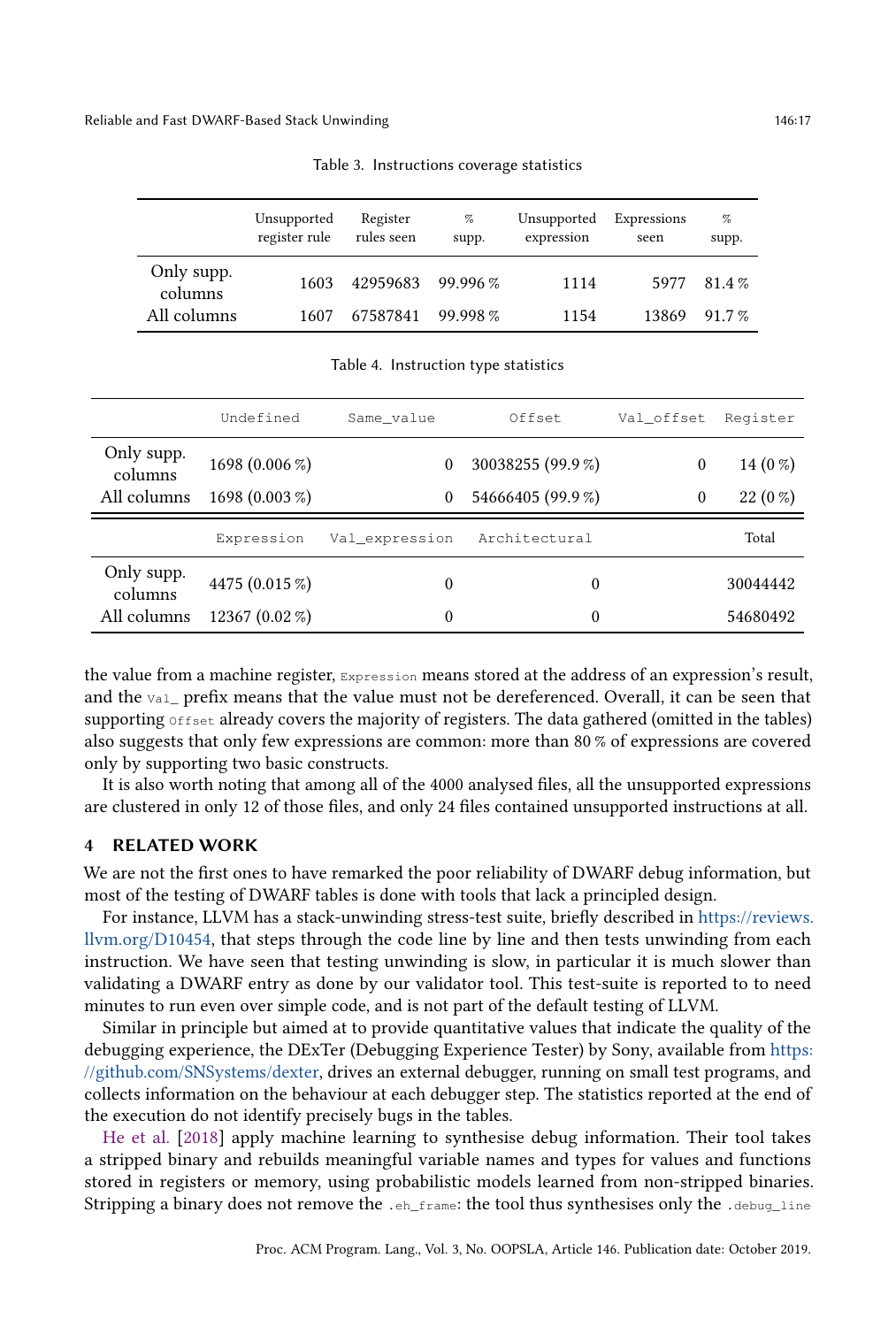and .debug\_types tables, skipping the .eh\_frame which are needed for unwinding. In this context machine learning enables debugging with some accuracy on binaries that would be very hard to debug otherwise, but it is unclear if machine learning could synthesise perfectly accurate unwinding tables, that are needed to ensure that the unwinder never follows a bad pointer.

Synthesis of DWARF frame information can be seen as reverse engineering of binary code, for which various other techniques have been demonstrated. Most similar are perhaps techniques for decompiling to high-level code [\[Cifuentes](#page-18-5) [1994\]](#page-18-5), which must analyse binary code to extract patterns of control flow. However it does not focus on techniques for recovering stack frame sizes.

The work most closely related to ours is the ORC project, part of the Linux kernel. ORC is briefly described by [\[Corbet](#page-18-6) [2017\]](#page-18-6) and stems from a previous project, called  $\circ$ bjtool, that statically verifies that the frame pointer is correctly updated along all the execution paths of an x86\_64 binary. Building backtraces with a frame pointer requires that all functions which call other functions must first create a stack frame and update the frame pointer; otherwise the caller of the first function will be skipped on a stack trace. This is routinely done by the compiler when the  $-\text{fno}$ -omit-frame-pointer option is used, but for inline assembly the frame setup instructions have to be written by hand. Since the Linux kernel relies extensively on inline assembly, objtool attempts to verify that programmers do not accidentally break the frame pointer discipline. Building on objtool, Linux developers proposed a new, simple, binary format for unwind tables, called ORC, that can be edited using the internal objtool metadata. These include the size of the stack at each instruction or how to compute the base of the stack frame. At the time of writing ORC tables have the same expressiveness of the .eh\_frame tables inferred by our synthesis tool. However they require an ad-hoc unwinder and, contrarily to our DWARF-based approach, they cannot be easily extended to support richer expressions. Since objtool is intimately bound to the Linux kernel, its analysis is tailored for control structures and coding conventions used in the kernel; for instance only indirect jumps arising from compilation of switch statements are supported, and there are symbol-table related restrictions on targets of call instructions. Performance-wise, the parsing ORC tables is much simpler than DWARF tables, and ORC-based unwinding is reported to be faster that DWARF-based unwinding; the ORC documentation mentions a factor of 20, but the methodology used to measure this speedup is not documented. As  $e_{h_e}$ elfs, ORC tables are stored off-band in the .orc\_unwind and .orc\_unwind\_ip tables; ORC tables are reported to take about 50% more RAM space than DWARF-based .eh\_frame tables.

Although DWARF informations can be seen as analogue to stack maps studied in the garbage collector literature, stack maps are used to identify accurately stack-allocated pointers. Often garbage collectors avoid to explicitly walk the stack either by allocating all the roots in an explicit pointer stack [\[Siebert](#page-19-5) [2001\]](#page-19-5), or by keeping an explicit lists across stack frames [\[Henderson](#page-18-7) [2002\]](#page-18-7). Other approaches, as the lazy pointer stacks by [Baker et al.](#page-18-8) [\[2009\]](#page-18-8), identify all the stack allocated pointers by walking the stack at a GC safe point, and require reliable unwind tables.

Our technique for compilation of DWARF is complementary to a similar technique described by [Kell](#page-18-9) [\[2015\]](#page-18-9). This also performs translation into a more efficiently queryable form, but of a different part of the DWARF information: it computes the layout of locals within stack frames, using the . debug\_info section, whereas the present work computes frame sizes and saved register locations using the .eh\_frame section. However, to the best of our knowledge, with the exclusion of the aggressive caching of the interpreted .eh\_frame tables performed by unwinders as libunwind, there have been no previous attempts at speeding up DWARF-based unwinding.

# 5 FUTURE DIRECTIONS

In this paper we have designed and implemented techniques to validate or synthesise .eh\_frame unwind tables, and to speed-up DWARF-based unwinding. Additionally we hope that this paper has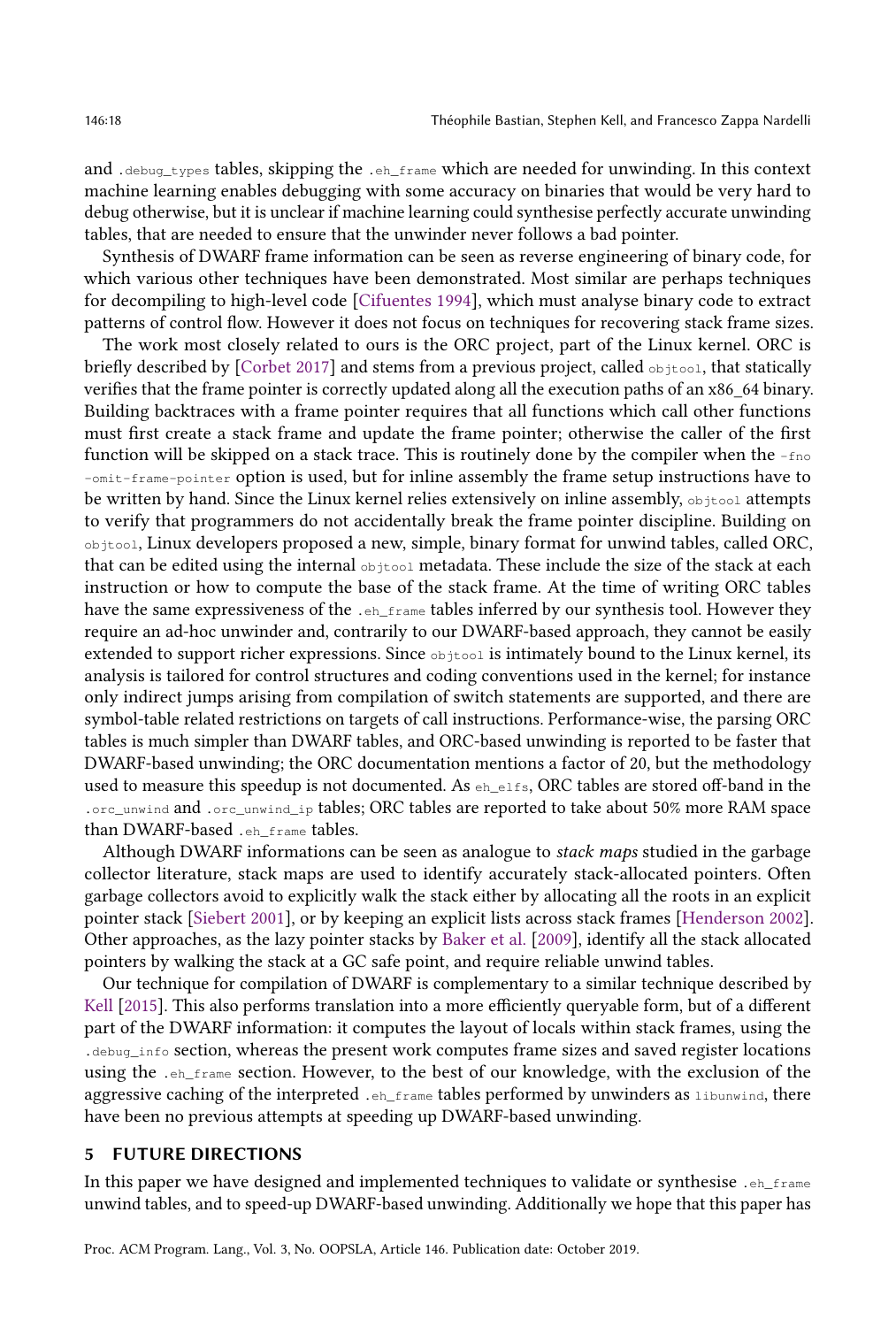illustrated some inner working of DWARF debug information, a central component of our computing infrastructure mostly ignored by the research community. Apart for the academic contribution, our long term aim is to integrate these tools in the wide low-level software ecosystem. For this some engineering work might be needed, for instance a faster validator might be implemented by instrumenting the QEMU machine emulator rather than relying on gdb, and tools might be ported to other architectures or ABIs. We thus conclude this paper with the following summary of our findings, highlighting the directions we are currently investigating.

- We showed that the  $.$   $_{\text{eh-frame}}$  validation tool, combined with the CSmith fuzzer, proved effective to identify bugs in the LLVM x86\_64 backend. We also realised some preliminary testing of the glibc test suite, identifying one issue in subtle inline assembly code. Our aim is to make this testing part of the standard test-suites both of compilers and of code relying extensively on inline assembly code, as it improves on the rudimentary testing strategies used now;
- We showed that synthesis of  $\cdot$  eh\_frame tables is possible and effective. This synthesis strategy is of interest to both language implementors and debugger developers. Synthesis might be integrated in the inline-assembly support of mainstream compilers, so that correct .eh\_frame tables can be generated without requiring the error prone task of specifying unwinding information in inline-assembly snippets. Synthesis might also be invoked on demand by debuggers and program analysis tools to analyse binaries that lack unwind tables, most notably JITted code.
- Speeding up DWARF based unwinding is valuable for the wider audience of tools and libraries that need to efficiently unwinding the stack (including profilers or language runtimes). Discussion is currently ongoing with developers of the  $_{\text{perf}}$  profiler to enable part of the profiler call-stack analysis to be done online, with the benefit that the final  $perf$  data file would not contain any sensitive information anymore.

## ACKNOWLEDGMENTS

The authors would like to thank the reviewers for their valuable feedback, John Regehr for suggestions at an early stage of the project, and Nhat Minh Lê for debugging a nasty interaction between CReduce and gdb. This project has received funding from ONR, award 503353, and Google, Faculty Research Award, 2018.

## REFERENCES

- <span id="page-18-8"></span>J. Baker, A. Cunei, T. Kalibera, F. Pizlo, and J. Vitek. 2009. Accurate Garbage Collection in Uncooperative Environments Revisited. Concurr. Comput. : Pract. Exper. 21, 12 (Aug. 2009), 1572–1606. <https://doi.org/10.1002/cpe.v21:12>
- <span id="page-18-2"></span>Eli Bendersky. 2019. pyelftools. <https://github.com/eliben/pyelftools>
- <span id="page-18-3"></span>David Brumley, Ivan Jager, Thanassis Avgerinos, and Edward J. Schwartz. 2011. BAP: A Binary Analysis Platform. In Computer Aided Verification - 23rd International Conference, CAV 2011, Snowbird, UT, USA, July 14-20, 2011. Proceedings. 463–469. [https://doi.org/10.1007/978-3-642-22110-1\\_37](https://doi.org/10.1007/978-3-642-22110-1_37)
- <span id="page-18-5"></span>Cristina Cifuentes. 1994. Reverse compilation techniques. Ph.D. Dissertation. Queensland University of Technology. [https:](https://eprints.qut.edu.au/36820/) [//eprints.qut.edu.au/36820/](https://eprints.qut.edu.au/36820/)
- <span id="page-18-6"></span>Jonathan Corbet. 2017. The ORCs are coming. LWN.net (2017). <https://lwn.net/Articles/728339/>
- <span id="page-18-0"></span>DWARF. 2017. DWARF Debugging Information Format version 5. DWARF Debugging Information Format Committee. <http://dwarfstd.org>
- <span id="page-18-1"></span>Anonymous Google Engineer. 2018. Personal communication.
- <span id="page-18-4"></span>Jingxuan He, Pesho Ivanov, Petar Tsankov, Veselin Raychev, and Martin Vechev. 2018. Debin: Predicting Debug Information in Stripped Binaries. In Proceedings of the 2018 ACM SIGSAC Conference on Computer and Communications Security (CCS '18). ACM, New York, NY, USA, 1667–1680. <https://doi.org/10.1145/3243734.3243866>
- <span id="page-18-7"></span>Fergus Henderson. 2002. Accurate Garbage Collection in an Uncooperative Environment. In Proceedings of the 3rd International Symposium on Memory Management (ISMM '02). ACM, New York, NY, USA, 150–156. [https://doi.org/10.1145/](https://doi.org/10.1145/512429.512449) [512429.512449](https://doi.org/10.1145/512429.512449)
- <span id="page-18-9"></span>Stephen Kell. 2015. Towards a Dynamic Object Model Within Unix Processes. In 2015 ACM International Symposium on New Ideas, New Paradigms, and Reflections on Programming and Software (Onward!) (Onward! 2015). ACM, New York, NY, USA,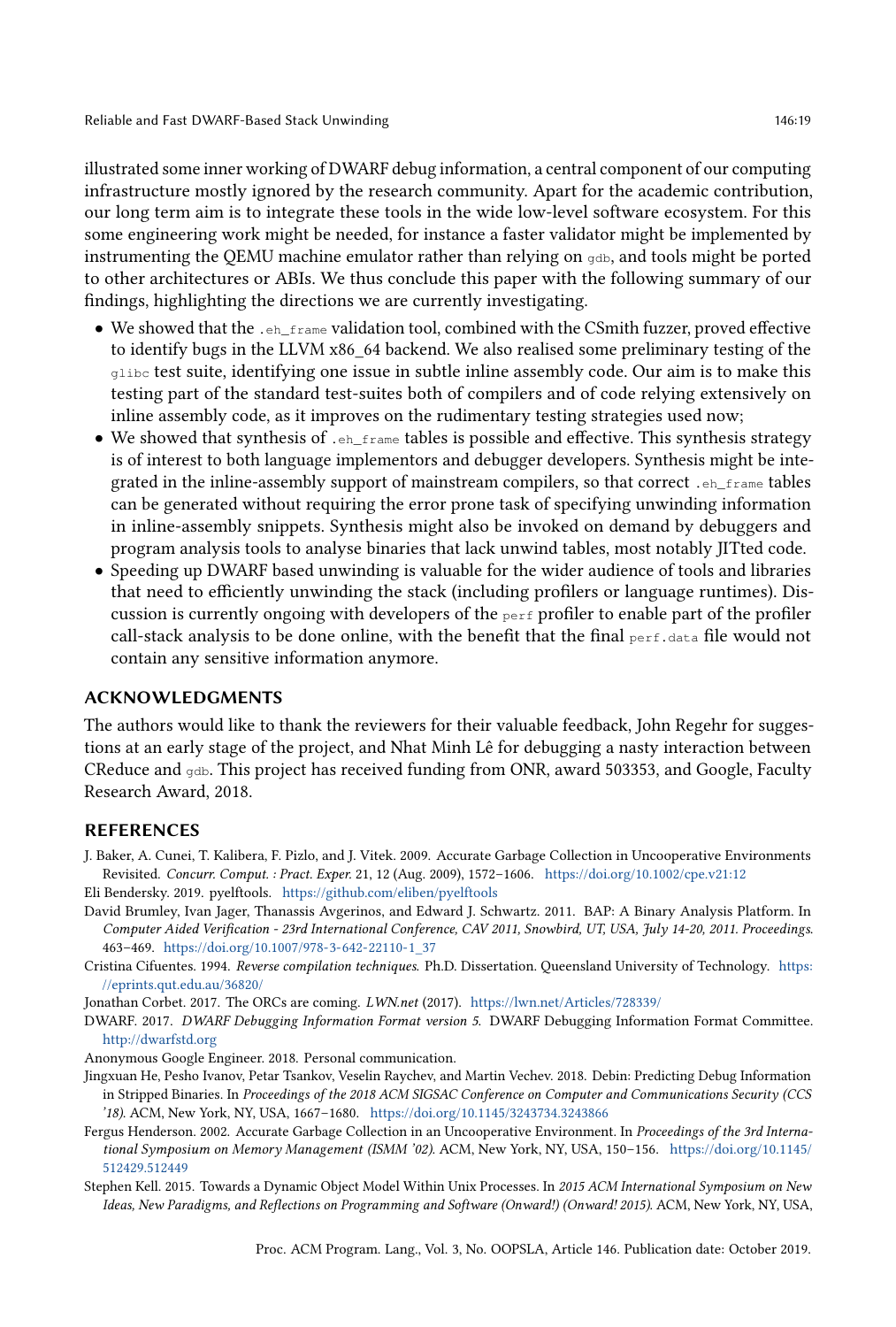224–239. <https://doi.org/10.1145/2814228.2814238>

- <span id="page-19-0"></span>James Oakley and Sergey Bratus. 2011. Exploiting the Hard-Working DWARF: Trojan and Exploit Techniques with No Native Executable Code. In 5th USENIX Workshop on Offensive Technologies, WOOT'11, August 8, 2011, San Francisco, CA, USA, Proceedings. 91–102. [http://static.usenix.org/event/woot11/tech/final\\_files/Oakley.pdf](http://static.usenix.org/event/woot11/tech/final_files/Oakley.pdf)
- <span id="page-19-2"></span>John Regehr, Yang Chen, Pascal Cuoq, Eric Eide, Chucky Ellison, and Xuejun Yang. 2012. Test-case Reduction for C Compiler Bugs. In Proceedings of the 33rd ACM SIGPLAN Conference on Programming Language Design and Implementation (PLDI '12). ACM, New York, NY, USA, 335–346. <https://doi.org/10.1145/2254064.2254104>
- <span id="page-19-5"></span>Fridtjof Siebert. 2001. Constant-Time Root Scanning for Deterministic Garbage Collection. In Proceedings of the 10th International Conference on Compiler Construction (CC '01). Springer-Verlag, London, UK, UK, 304–318. [http://dl.acm.](http://dl.acm.org/citation.cfm?id=647477.727769) [org/citation.cfm?id=647477.727769](http://dl.acm.org/citation.cfm?id=647477.727769)
- <span id="page-19-1"></span>Xuejun Yang, Yang Chen, Eric Eide, and John Regehr. 2011. Finding and understanding bugs in C compilers. In Proceedings of the 32nd ACM SIGPLAN Conference on Programming Language Design and Implementation, PLDI 2011, San Jose, CA, USA, June 4-8, 2011. 283–294. <https://doi.org/10.1145/1993498.1993532>

<span id="page-19-4"></span>Yanmin Zhang. 2008. Hackbench. <https://people.redhat.com/mingo/cfs-scheduler/tools/hackbench.c>

# <span id="page-19-3"></span>A DWARF UNWIND INSTRUCTION SEMANTICS

In this appendix we sketch a formal semantics for a subset of the DWARF 5 instructions. Since the standard [\[DWARF](#page-18-0) [2017\]](#page-18-0) is written in English prose, we first recall the expected behaviour of DWARF instructions as provided by the standard, and later we formalise their semantics. We omit the translation of DWARF expressions: the standard defines a rich language but only a limited subset is used in practice, as discussed in Section [3.2.](#page-15-0)

The semantics of DWARF instructions is defined by translation to the C language, via an intermediate language. DWARF instructions can read the whole memory or register, and are executed for some instruction pointer. The C function representing their semantics thus takes as parameters an array of the current registers' values and an IP address, and returns another array of registers values, which represents the evaluated DWARF row.

Informal semantics of DWARF instructions. Below we report the DWARF instructions used for CFI description, descriptions have been reworded for brevity and clarity. Since we abstract from the underlying file format here, we omit variations differing only on the number of bytes of their operand, e.g. advance\_loc1 vs. advance\_loc2.

- $\bullet$  set\_loc(loc): start a new table row from address loc;
- advance\_loc(delta): start a new table row at address  $prev\_loc + delta;$
- $\bullet$  def\_cfa(reg, offset): sets this row's CFA at  $(\%req + offset);$
- $\bullet$  def\_cfa\_register(reg): sets CFA at  $(\%req + prev\_offset);$
- $\bullet$  def\_cfa\_offset(offset): sets CFA at  $(\%prev\_reg + offset);$
- $\bullet$  def\_cfa\_expression(expr): sets CFA as the result of  $expr;$
- undefined(reg): sets the register %reg as undefined in this row;
- same\_value(reg): declares that the register %reg hasn't been touched, or was restored to its previous value, in this row. An unwinding procedure can leave it as-is;
- $\bullet$  offset(reg, offset): the value of the register %reg is stored in memory at the address CFA + offset;
- val\_offset(reg, offset): the value of the register %reg is the value  $CFA + offset;$
- register(reg, model): the register %reg has, in this row, the value of %model;
- expression (reg, expr): the value of %reg is stored in memory at the address defined by  $exp$ ;
- $\bullet$  val\_expression(reg, expr): %reg has the value of  $expr;$

Proc. ACM Program. Lang., Vol. 3, No. OOPSLA, Article 146. Publication date: October 2019.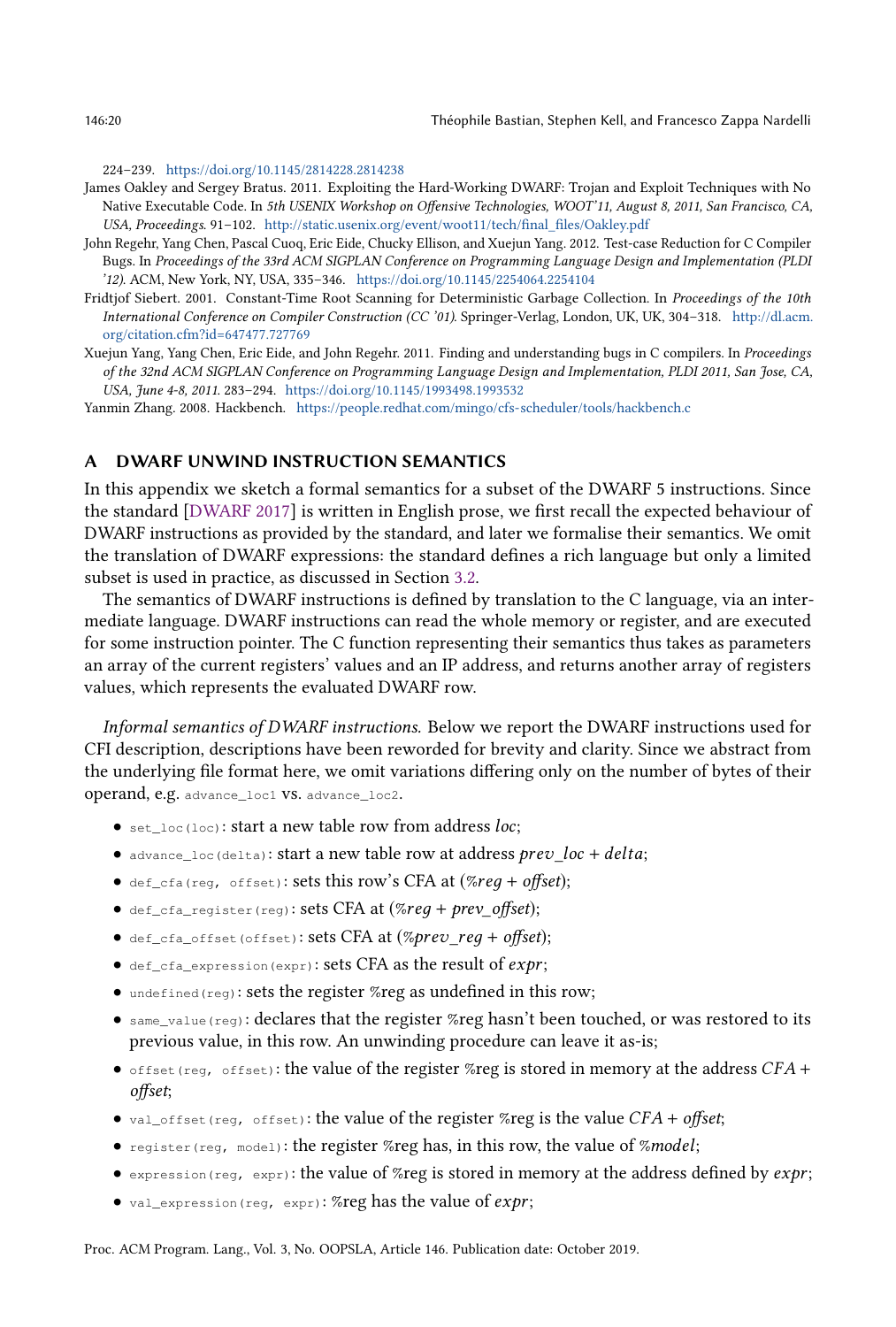- $\bullet$  restore (reg): %reg has the same value as in this FDE's preamble (CIE) in this row. We do not support this instruction, as it requires considerable boilerplate to differentiate CIE (preamble) and FDE (body) instructions, and is not used in practice (see Section [3.2\)](#page-15-0);
- remember\_state(): push the state of all the registers of this row on a state-saving stack;
- restore\_state(): pop an entry of the state-saving stack, and restore all registers in this row to the value held in the stack record;
- $nop()$ : do nothing (padding).

Intermediary language  $I$ . A first pass translates DWARF instructions into the intermediate language  $I$ . This language abstracts away the different instructions and defines the semantics as interpreted bytecode tables. The grammar is defined below:

| FDE ::= $(\mathbb{Z} \times \text{Row})^*$            | FDE (set of rows)                             |
|-------------------------------------------------------|-----------------------------------------------|
| Row ::= $\mathbb{V}^{\mathbb{R}}$                     | A single table row                            |
| $\mathbb{R} ::= \{0, 1, \ldots, NB \text{ REGS-1}\}\$ | Machine registers                             |
| $V ::= \bot$                                          | Values: undefined,                            |
| Addr $(E)$                                            | at address $x$ ,                              |
| Val $(E)$                                             | of value $x$                                  |
| Expr                                                  | of expression $x$ , see in text               |
| $E ::= R \times Z$                                    | A "simple" expression $\%req + \text{offset}$ |
|                                                       |                                               |

The entry point of the grammar is a FDE, which is a set of rows, each annotated with the machine address from which it is valid. The addresses are necessarily increasing within a FDE. Each row is as a function mapping registers to values, and represents a row of the unwinding table. We implicitly consider that %req maps to a number. We use x86 \, 64 names for convenience, although in DWARF registers are merely identifiers, that is  $\mathcal{E}req \in \mathbb{R}$ .

A value can be undefined, stored at memory address  $x$ , or a value  $x$ . In this case  $x$  is a simple expression of the form %req + offset. The CFA is considered as any register here, although DWARF makes a distinction between it and other columns. For instance, to define %rax to the value contained in memory 16 bytes below the CFA, we would have  $%$ rax  $\mapsto$  Addr(%CFA, −16), since the stack grows downwards. We leave open the possibility to extend the language with DWARF expressions support as Expr.

Target language: a C function body. The target language of these semantics is a C function expected to be run in the context of the program being unwound. In particular, it must be able to dereference some pointer derived from DWARF instructions that points to the execution stack, or even the heap.

This function takes as arguments an instruction pointer – supposedly extracted from  $\%rip$ and an array of register values; and returns a fresh array of register values after unwinding this stack frame. The function is compositional: it can be called twice in a row to unwind two stack frames, unless the IP obtained after the first unwinding comes from another shared object file, for instance a call to glibc. In this case, unwinding the second frame requires loading the corresponding DWARF information. To simplify the presentation the function we use here is slightly simplified (in particular error reporting is omitted) with respect to \_eh\_frame, and is defined below:

#include <stdint.h>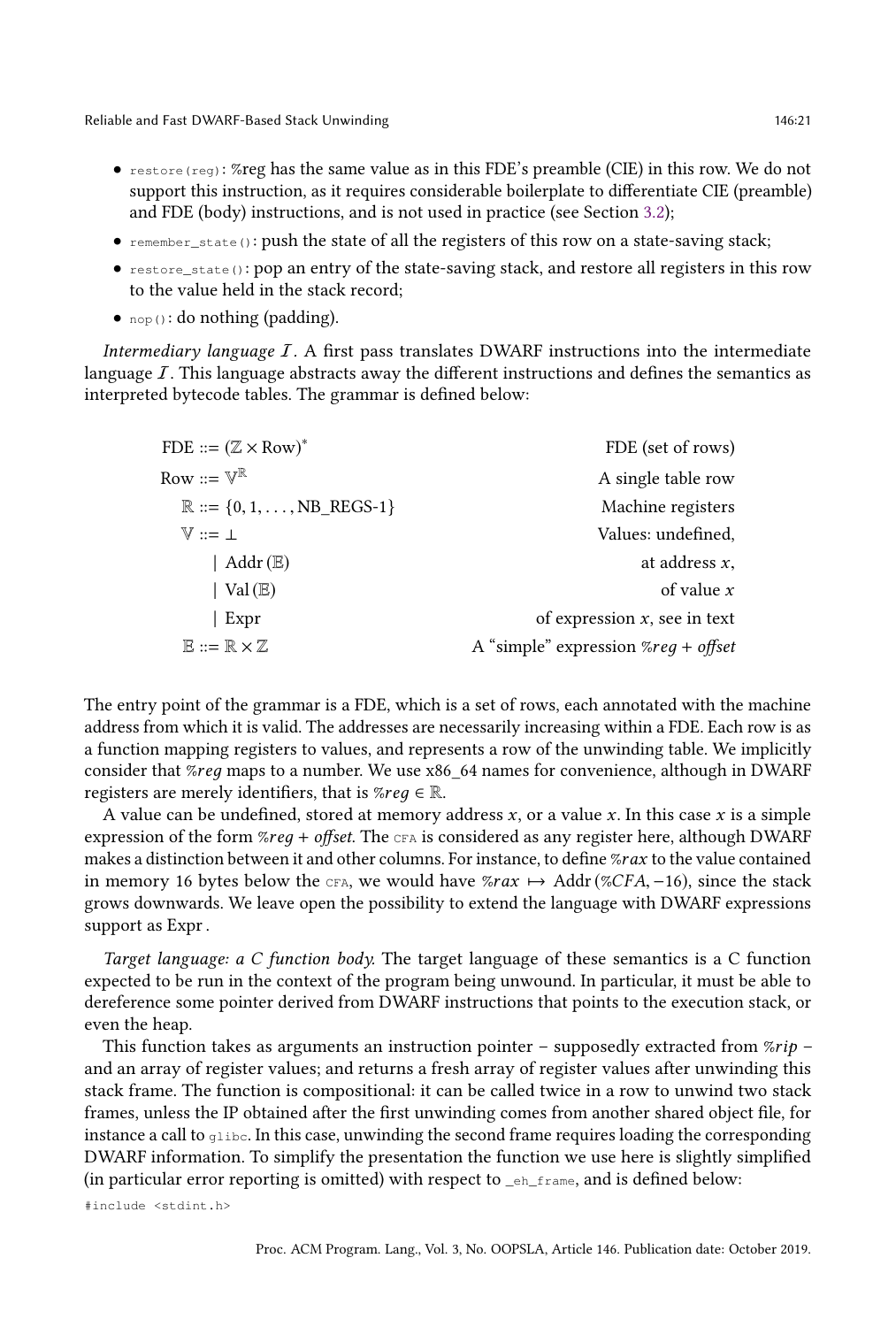```
#include <stdlib.h>
#include <assert.h>
#define NB_REGS 32 /* put the number of registers of your platform here */
typedef uintptr_t* regs_t; // Array of size at least NB_REGS
regs_t unwind_frame(uintptr_t ip, regs_t old_ctx) {
   regs_t new_ctx = (regs_t) malloc(sizeof(uintptr_t) * NB_REGS);
   assert(new_ctx != NULL);
    // ===== INSERT GENERATED CODE HERE =====
end_ifs:
   return new_ctx;
}
```
The translation of  $I$  as produced by the later-defined function are then to be inserted in this context, where the comment states so.

In pseudo-C code (for brevity) and assuming the functions and types used are duly defined elsewhere, unwinding multiple frames would then look like this:

```
while(!unwinding_done()) {
    unwind_fct_t unwind_fct = get_unwinder_for_IP(current_context[RA]);
    current context = unwind fct(current context[RA], current context);
    do_something_with_context(current_context);
}
```
Thus, if we hold for true that the IP remains in the same memory segment – i.e. binary file – for two frames, we can safely unwind two frames this way:

for(int  $i = 0$ ;  $i < 2$ ;  $++i$ ) current\_context = unwind\_frame(current\_context[RA], current\_context);

Translation from DWARF to  $I$ . In DWARF, the instructions have a meaning that refer to previously interpreted instructions, sequentially. For instance, many registers are defined at offsets from the current CFA, which in turn was previously defined with respect to the former CFA value, etc. Thus, to give a meaning to a DWARF instruction, knowledge of the current row's values is needed. Let us consider a given point of the interpretation of  $d = h \cdot t$ , where we already have interpreted h, the first instructions, and interpreted it as  $H \in FDE$ , while t remains to be interpreted. We then define the interpretation function  $[[t]](H)$ , interpreting the remainder t of the DWARF instructions, having the knowledge of H, the current interpreted row.

At the same time we need to keep track of the state-saving stack relied upon by DWARF, which is kept in subscript. We define  $\llbracket\bullet\rrbracket_s^T(\bullet) : {\rm DWART} \times {\rm FDE} \to {\rm FDE},$  for  $s$  a stack of Row (e.g.  $s \in \mathbb{S} := \text{Row}^*,$  in Table [5.](#page-22-0) Implicitly,  $[\![\bullet]\!]^I := [\![\bullet]\!]_{\varepsilon}^I$ 

For convenience, we define  $\stackrel{r \in \mathbb{R}}{\longleftarrow}$ , an operator updating the value assigned to a register, its right-hand side operand, in the last row of a given FDE, its left-hand side operand.

$$
(f \in FDE) \xleftarrow{r \in \mathbb{R}} (v \in values) := (f [0 \cdots (|f| - 2)]) \cdot \begin{cases} r' \neq r & \mapsto (f[-1])(r') \\ r & \mapsto v \end{cases}
$$

We also allow ourselves to index negatively an array to retrieve its values from the end; thus,  $f[-1]$ refers to the last entry of f. If we consider the following fictive row  $R_0$ ,

$$
R \in \text{Row} := \left\{ \begin{array}{ll} CFA & \mapsto \text{Val}\left(\%rsp - 48\right) \\ \%rbx & \mapsto \text{Addr}\left(\%rsp - 16\right) \end{array} \right.
$$

Proc. ACM Program. Lang., Vol. 3, No. OOPSLA, Article 146. Publication date: October 2019.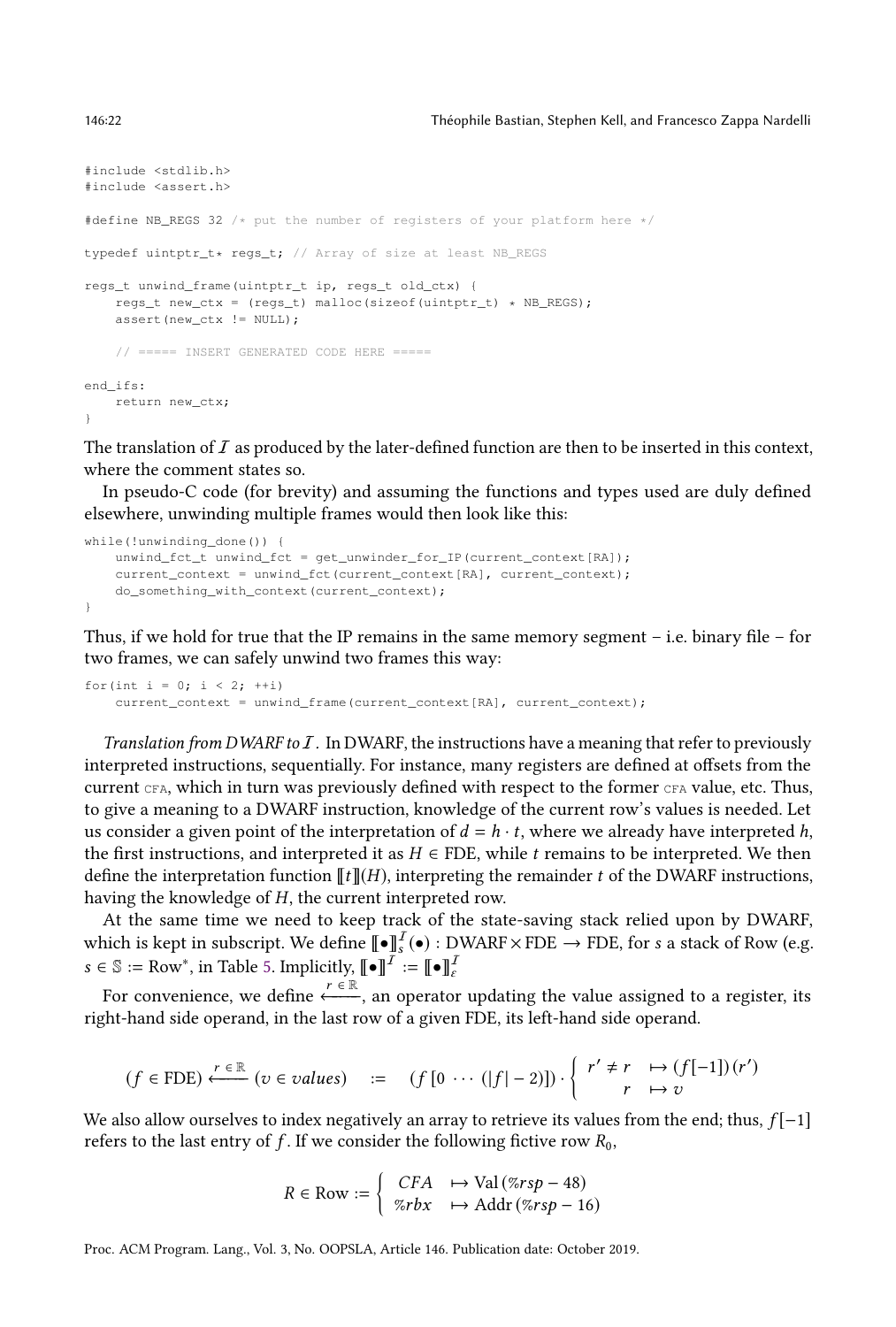Reliable and Fast DWARF-Based Stack Unwinding 146:23

then, we would have

$$
R \stackrel{\text{def}}{\longleftarrow} (Addr (\text{7-24})) = \begin{cases} CFA & \mapsto \text{Val} (\text{7-24}) \\ \text{7-24} \end{cases}
$$

The same way, we define  $\stackrel{\text{reg}}{\longrightarrow}$  that *extracts* the rule currently applied for %*reg* in the last row of a FDE, e.g.  $F \stackrel{\text{CFA}}{\longrightarrow} \text{Val}(\%reg+\text{off}).$  If the rule currently applied in such a case is *not* of the form  $\mathscr{C}reg$  + off, then the program is considered erroneous. One can see this  $\stackrel{\text{reg}}{\longrightarrow}$  as a match statement in OCaml, but with only one case, allowing to retrieve packed data, all the other unmatched cases corresponding to an error. The state-saving stack is used only for remember\_state and restore\_state. If we were to omit those two operations, we could plainly remove the stack from our notations.

Table 5. Definition of  $\llbracket \bullet \rrbracket_s^{\mathcal{I}}(\bullet)$ 

<span id="page-22-0"></span>⟦ε⟧ I s (F ) := F ⟦set\_loc(loc) · d⟧ I s (F ) := ⟦d⟧ I s (<sup>F</sup> · (loc, <sup>F</sup> [−1].row)) ⟦adv\_loc(delta) · d⟧ I s (F ) := ⟦d⟧ I s (<sup>F</sup> · (<sup>F</sup> [−1].addr <sup>+</sup> delta, <sup>F</sup> [−1].row)) ⟦def\_cfa(reg, offset) · d⟧ I s (F ) := ⟦d⟧ I s F CFA ←−−− Val (%reд <sup>+</sup> offset) ⟦def\_cfa\_register(reg) · d⟧ I s (<sup>F</sup> ) :<sup>=</sup> let F CFA −−−→ Val (%oldreд + oldoffset) in ⟦d⟧ I s F CFA ←−−− Val (%reд <sup>+</sup> oldoffset) ⟦def\_cfa\_offset(offset) · d⟧ I s (<sup>F</sup> ) :<sup>=</sup> let F CFA −−−→ Val (%oldreд + oldoffset) in ⟦d⟧ I s F CFA ←−−− Val (%oldreд <sup>+</sup> offset) ⟦undefined(reg) · d⟧ I s (F ) := ⟦d⟧ I s F %reg ←−−− ⊥ ⟦same\_value(reg) · d⟧ I s (F ) := Val (%reд) ⟦offset(reg, offset) · d⟧ I s (F ) := ⟦d⟧ I s F reg ←−− Addr(CFA <sup>+</sup> offset) ⟦val\_offset(reg, offset) · d⟧ I s (F ) := ⟦d⟧ I s F reg ←−− Val (CFA <sup>+</sup> offset) ⟦register(reg, model) · d⟧ I s (F ) := let F model −−−−→r in ⟦d⟧ I s F reg ←−− <sup>r</sup> ⟦remember\_state() · d⟧ I s (F ) := ⟦d⟧ I <sup>s</sup> · (<sup>F</sup> [−1].row) (F ) ⟦restore\_state() · d⟧ I s · t (F ) := ⟦d⟧ I s (<sup>F</sup> [<sup>0</sup> . . . <sup>|</sup><sup>F</sup> | − <sup>2</sup>] · (<sup>F</sup> [−1].addr,t)) ⟦nop() · d⟧ I s (F ) := ⟦d⟧ I s (F )

*Translation from I to C*. The translation from *I* to C if defined by  $[\![\bullet]\!]^C$  : DWARF  $\rightarrow$  *C*, as follows:

 $\bullet \llbracket \varepsilon \rrbracket^C =$